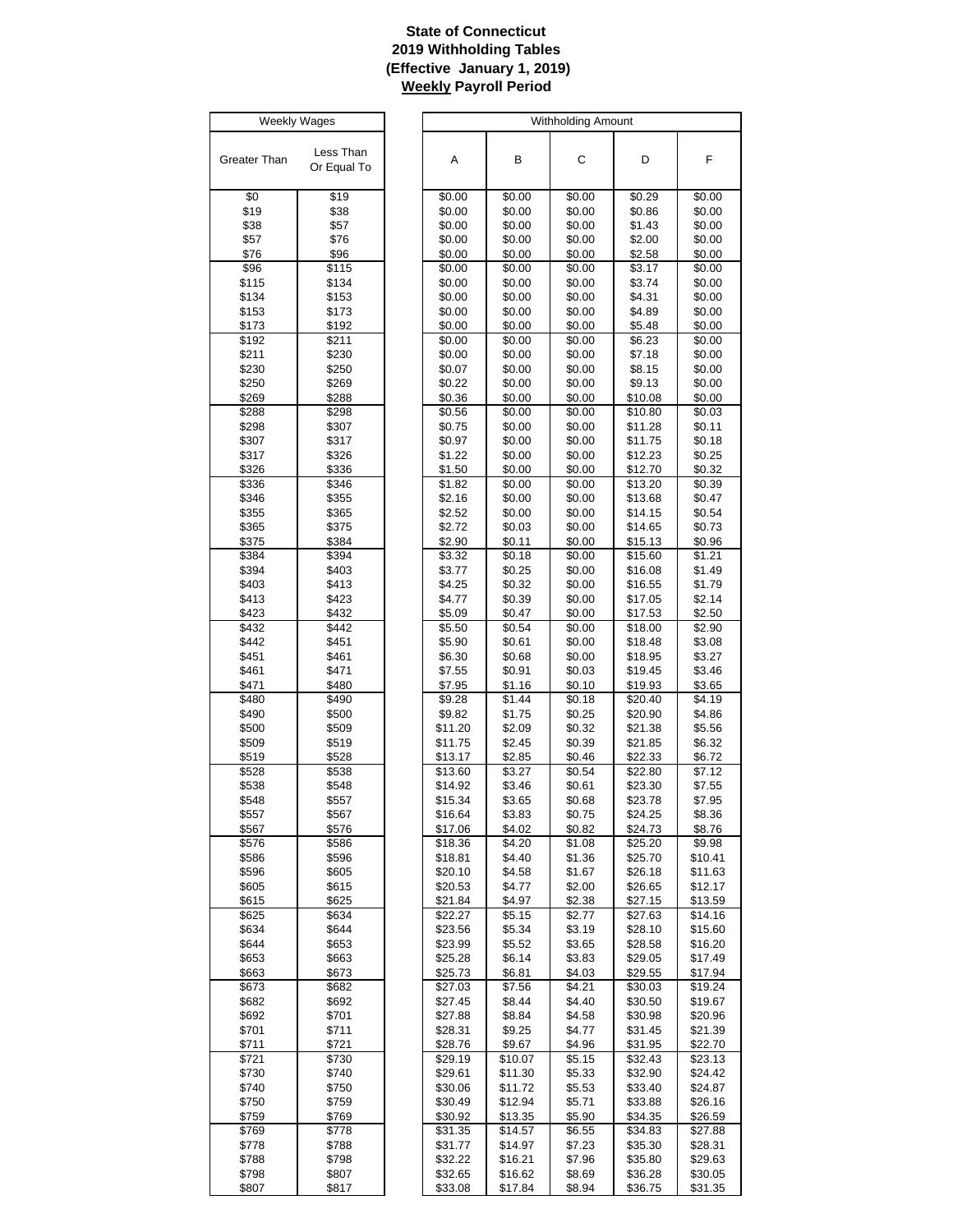# **State of Connecticut 2019 Withholding Tables (Effective January 1, 2019) Weekly Payroll Period**

| Weekly Wages       |                                 |  |  |  |  |
|--------------------|---------------------------------|--|--|--|--|
|                    |                                 |  |  |  |  |
| Greater Than       | Less Than                       |  |  |  |  |
|                    | Or Equal To                     |  |  |  |  |
| \$817              | \$826                           |  |  |  |  |
| \$826              | \$836                           |  |  |  |  |
| \$836              | \$846                           |  |  |  |  |
| \$846              | \$855                           |  |  |  |  |
| \$855<br>\$865     | \$865<br>\$875                  |  |  |  |  |
| \$875              | \$884                           |  |  |  |  |
| \$884              | \$894                           |  |  |  |  |
| \$894              | \$903                           |  |  |  |  |
| \$903              | \$913                           |  |  |  |  |
| \$913<br>\$923     | \$923<br>\$932                  |  |  |  |  |
| \$932              | \$942                           |  |  |  |  |
| \$942              | \$951                           |  |  |  |  |
| \$951              | \$961                           |  |  |  |  |
| \$961              | \$971<br>\$980                  |  |  |  |  |
| \$971<br>\$980     | \$990                           |  |  |  |  |
| \$990              | \$1,000                         |  |  |  |  |
| \$1,000            | \$1,009                         |  |  |  |  |
| \$1,009            | \$1,019                         |  |  |  |  |
| \$1,019            | \$1,038                         |  |  |  |  |
| \$1,038<br>\$1,057 | \$1,057<br>\$1,076              |  |  |  |  |
| \$1,076            | \$1,096                         |  |  |  |  |
| \$1,096            | \$1,115                         |  |  |  |  |
| \$1,115            | \$1,134                         |  |  |  |  |
| \$1,134            | \$1,153                         |  |  |  |  |
| \$1,153<br>\$1,173 | \$1,173<br>\$1,192              |  |  |  |  |
| \$1,192            | \$1,211                         |  |  |  |  |
| \$1,211            | \$1,230                         |  |  |  |  |
| \$1,230            | \$1,250                         |  |  |  |  |
| \$1,250            | \$1,269                         |  |  |  |  |
| \$1,269            | \$1,288                         |  |  |  |  |
| \$1,288<br>\$1,307 | $\overline{\$1,307}$<br>\$1,326 |  |  |  |  |
| \$1,326            | \$1,346                         |  |  |  |  |
| \$1,346            | \$1,365                         |  |  |  |  |
| \$1,365            | <u>\$1,384</u>                  |  |  |  |  |
| \$1,384            | \$1,403                         |  |  |  |  |
| \$1,403<br>\$1,423 | \$1,423<br>\$1,442              |  |  |  |  |
| \$1,442            | \$1,461                         |  |  |  |  |
| \$1,461            | \$1,480                         |  |  |  |  |
| \$1,480            | \$1,500                         |  |  |  |  |
| \$1,500            | \$1,519                         |  |  |  |  |
| \$1,519<br>\$1,538 | \$1,538<br>\$1,557              |  |  |  |  |
| \$1,557            | \$1,576                         |  |  |  |  |
| \$1,576            | \$1,596                         |  |  |  |  |
| \$1,596            | \$1,615                         |  |  |  |  |
| \$1,615            | \$1,634                         |  |  |  |  |
| \$1,634            | \$1,653                         |  |  |  |  |
| \$1,653<br>\$1,673 | \$1,673<br>\$1,692              |  |  |  |  |
| \$1,692            | \$1,711                         |  |  |  |  |
| \$1,711            | \$1,730                         |  |  |  |  |
| \$1,730            | \$1,750                         |  |  |  |  |
| \$1,750            | \$1,769                         |  |  |  |  |
| \$1,769<br>\$1,788 | \$1,788<br>\$1,807              |  |  |  |  |
| \$1,807            | \$1,826                         |  |  |  |  |
| \$1,826            | \$1,846                         |  |  |  |  |
| \$1,846            | \$1,865                         |  |  |  |  |
| \$1,865            | \$1,884                         |  |  |  |  |
| \$1,884            | \$1,903                         |  |  |  |  |
| \$1,903<br>\$1,923 | \$1,923<br>\$1,932              |  |  |  |  |
| \$1,932            | Over                            |  |  |  |  |

| <b>Weekly Wages</b> |                    |                    |                    | <b>Withholding Amount</b>                       |                    |                    |
|---------------------|--------------------|--------------------|--------------------|-------------------------------------------------|--------------------|--------------------|
|                     |                    |                    |                    |                                                 |                    |                    |
| eater Than          | Less Than          | Α                  | В                  | C                                               | D                  | F                  |
|                     | Or Equal To        |                    |                    |                                                 |                    |                    |
|                     |                    |                    |                    |                                                 |                    |                    |
| \$817               | \$826              | \$33.51            | \$18.24            | \$9.18                                          | \$37.23            | \$31.78            |
| \$826               | \$836              | \$33.93            | \$19.46            | \$9.42                                          | \$37.70            | \$33.07            |
| \$836               | \$846              | \$34.38            | \$19.89            | \$9.68                                          | \$38.20            | \$33.52            |
| \$846               | \$855              | \$34.81            | \$21.36            | \$9.99                                          | \$38.68            | \$34.81            |
| \$855               | \$865              | \$35.24            | \$22.02            | \$10.40                                         | \$39.15            | \$35.24            |
| \$865<br>\$875      | \$875<br>\$884     | \$35.69<br>\$36.12 | \$23.56<br>\$24.25 | \$10.82<br>\$11.22                              | \$39.65<br>\$40.13 | \$35.69<br>\$36.12 |
| \$884               | \$894              | \$36.54            | \$25.81            | \$11.63                                         | \$40.60            | \$36.54            |
| \$894               | \$903              | \$36.97            | \$26.24            | \$12.03                                         | \$41.08            | \$36.97            |
| \$903               | \$913              | \$37.40            | \$27.53            | \$12.44                                         | \$41.55            | \$37.40            |
| \$913               | \$923              | \$37.85            | \$27.98            | \$12.86                                         | \$42.05            | \$37.85            |
| \$923               | \$932              | \$38.70            | \$29.28            | \$14.08                                         | \$42.53            | \$38.28            |
| \$932               | \$942              | \$39.56            | \$29.70            | \$14.49                                         | \$43.00            | \$38.70            |
| \$942               | \$951              | \$40.44            | \$31.00            | \$15.71                                         | \$43.48            | \$39.13            |
| \$951               | \$961              | \$41.32            | \$31.42            | \$16.11                                         | \$43.95            | \$39.56            |
| \$961               | \$971              | \$42.25            | \$32.74            | \$17.56                                         | \$44.48            | \$40.03            |
| \$971               | \$980              | \$43.57            | \$33.17            | \$18.17                                         | \$45.38            | \$40.50            |
| \$980               | \$990              | \$44.53            | \$34.46            | \$19.65<br>\$20.32                              | \$45.91            | \$40.97            |
| \$990<br>\$1,000    | \$1,000<br>\$1,009 | \$45.53<br>\$46.51 | \$34.91<br>\$36.20 | \$21.84                                         | \$46.46<br>\$46.98 | \$41.46<br>\$41.93 |
| \$1,009             | \$1,019            | \$47.50            | \$36.63            | \$22.26                                         | \$47.50            | \$42.40            |
| \$1,019             | \$1,038            | \$48.68            | \$38.15            | \$23.78                                         | \$48.68            | \$43.12            |
| \$1,038             | \$1,057            | \$49.73            | \$39.87            | \$25.50                                         | \$49.73            | \$44.06            |
| \$1,057             | \$1,076            | \$51.16            | \$41.59            | \$27.22                                         | \$51.16            | \$45.00            |
| \$1,076             | \$1,096            | \$52.23            | \$43.33            | \$28.97                                         | \$52.23            | \$45.97            |
| \$1,096             | \$1,115            | \$53.30            | \$44.21            | \$30.71                                         | \$53.30            | \$47.28            |
| \$1,115             | \$1,134            | \$54.73            | \$45.06            | \$32.43                                         | \$54.73            | \$48.22            |
| \$1,134             | \$1,153            | \$55.78            | \$45.92            | \$34.15                                         | \$55.78            | \$49.16            |
| \$1,153             | \$1,173            | \$57.23            | \$46.80            | \$35.89                                         | \$57.23            | \$50.68            |
| \$1,173             | \$1,192            | \$58.31            | \$47.67            | \$37.64                                         | \$58.31            | \$52.79            |
| \$1,192<br>\$1,211  | \$1,211<br>\$1,230 | \$59.35<br>\$60.78 | \$48.53            | \$39.36<br>\$41.08                              | \$59.35<br>\$60.78 | \$55.29            |
| \$1,230             | \$1,250            | \$61.85            | \$49.38<br>\$50.26 | \$42.82                                         | \$61.85            | \$57.47<br>\$59.71 |
| \$1,250             | \$1,269            | \$63.31            | \$51.14            | \$44.56                                         | \$63.31            | \$61.39            |
| \$1,269             | \$1,288            | \$64.36            | \$51.99            | \$46.28                                         | \$64.36            | \$62.43            |
| \$1,288             | \$1,307            | \$65.40            | \$52.85            | \$48.00                                         | \$65.40            | \$63.86            |
| \$1,307             | \$1,326            | \$66.83            | \$53.70            | \$49.72                                         | \$66.83            | \$64.91            |
| \$1,326             | \$1,346            | \$67.90            | \$54.58            | \$51.47                                         | \$67.90            | \$65.98            |
| \$1,346             | \$1,365            | \$69.36            | \$55.46            | \$53.21                                         | \$69.36            | \$67.05            |
| \$1,365             | \$1,384            | \$70.41            | \$56.31            | \$54.93                                         | \$70.41            | \$68.10            |
| \$1,384             | \$1,403            | \$71.45            | \$57.17            | \$55.78                                         | \$71.45            | \$69.53            |
| \$1,403<br>\$1,423  | \$1,423<br>\$1,442 | \$72.91<br>\$73.98 | \$58.05<br>\$59.58 | \$56.66<br>\$57.54                              | \$72.91<br>\$73.98 | \$70.60<br>\$71.67 |
| \$1,442             | \$1,461            | \$75.02            | \$61.77            | \$58.39                                         | \$75.02            | \$72.72            |
| \$1,461             | \$1,480            | \$76.07            | \$64.00            | \$59.25                                         | \$76.07            | \$73.76            |
| \$1,480             | \$1,500            | \$77.14            | \$66.30            | \$60.13                                         | \$77.14            | \$75.22            |
| \$1,500             | \$1,519            | \$78.21            | \$68.63            | \$61.00                                         | \$78.21            | \$76.29            |
| \$1,519             | \$1,538            | \$79.26            | \$70.89            | \$61.86                                         | \$79.26            | \$77.34            |
| \$1,538             | \$1,557            | \$80.30            | \$71.88            | \$62.71                                         | \$80.30            | \$78.38            |
| \$1,557             | \$1,576            | \$81.35            | \$72.93            | \$63.57                                         | \$81.35            | \$79.43            |
| $\overline{$1,576}$ | \$1,596            | \$82.42            | \$74.00            | \$64.45                                         | \$82.42            | \$80.88            |
| \$1,596<br>\$1,615  | \$1,615            | \$83.49            | \$75.69            | \$65.32                                         | \$83.49            | \$81.96            |
| \$1,634             | \$1,634<br>\$1,653 | \$84.54<br>\$85.58 | \$76.73<br>\$77.78 | \$66.18<br>\$67.03                              | \$84.54<br>\$85.58 | \$83.00<br>\$84.05 |
| \$1,653             | \$1,673            | \$86.66            | \$78.85            | \$67.91                                         | \$86.66            | \$85.12            |
| \$1,673             | \$1,692            | \$87.73            | \$80.54            | \$68.79                                         | \$87.73            | \$86.58            |
| \$1,692             | \$1,711            | \$88.77            | \$81.58            | \$69.64                                         | \$88.77            | \$87.62            |
| \$1,711             | \$1,730            | \$89.82            | \$82.63            | \$70.50                                         | \$89.82            | \$88.67            |
| \$1,730             | \$1,750            | \$90.89            | \$83.70            | \$71.38                                         | \$90.89            | \$89.74            |
| \$1,750             | \$1,769            | \$91.96            | \$85.39            | \$72.25                                         | \$91.96            | \$90.81            |
| \$1,769             | \$1,788            | \$93.01            | \$86.43            | \$73.11                                         | \$93.01            | \$92.24            |
| \$1,788             | \$1,807            | \$94.05            | \$87.48            | \$73.96                                         | \$94.05            | \$93.29            |
| \$1,807             | \$1,826            | \$95.10            | \$88.52            | \$74.82                                         | \$95.10            | \$94.33            |
| \$1,826<br>\$1,846  | \$1,846            | \$96.17<br>\$97.24 | \$90.21<br>\$91.28 | \$75.70<br>\$77.43                              | \$96.17<br>\$97.24 | \$95.40<br>\$96.48 |
| \$1,865             | \$1,865<br>\$1,884 | \$98.29            | \$92.33            | \$80.01                                         | \$98.29            | \$97.91            |
| \$1,884             | \$1,903            | \$99.33            | \$93.37            | \$82.63                                         | \$99.33            | \$98.95            |
| \$1,903             | \$1,923            | \$100.41           | \$95.06            | \$85.32                                         | \$100.41           | \$100.02           |
| \$1,923             | \$1,932            | \$101.23           | \$95.86            | \$87.82                                         | \$101.23           | \$100.84           |
| \$1,932             | Over               |                    |                    | Refer to TPG-211, Withholding Calculation Rules |                    |                    |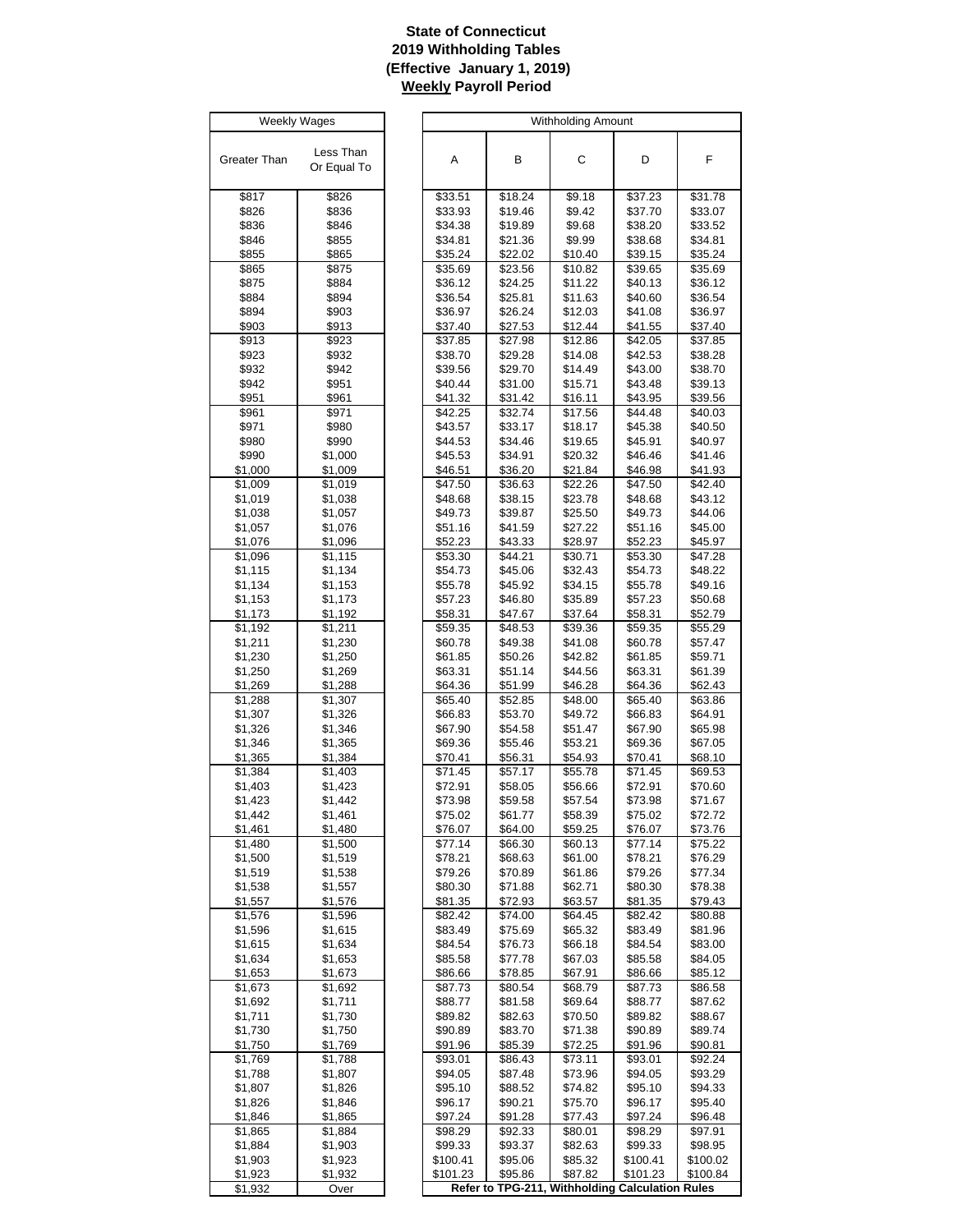# **State of Connecticut 2019 Withholding Tables (Effective January 1, 2019) Bi-Weekly Payroll Period**

| Bi-Weekly Wages       |                       |  |  |  |
|-----------------------|-----------------------|--|--|--|
|                       |                       |  |  |  |
|                       | Less Than             |  |  |  |
| Greater Than          | Or Equal To           |  |  |  |
|                       |                       |  |  |  |
| \$0                   | \$38                  |  |  |  |
| \$38                  | \$76                  |  |  |  |
| \$76                  | \$115                 |  |  |  |
| \$115                 | \$153                 |  |  |  |
| \$153                 | \$192                 |  |  |  |
| \$192                 | \$230                 |  |  |  |
| \$230                 | \$269                 |  |  |  |
| \$269                 | \$307                 |  |  |  |
| \$307                 | \$346                 |  |  |  |
| \$346                 | \$384                 |  |  |  |
| \$384                 | \$423                 |  |  |  |
| \$423                 | \$461                 |  |  |  |
| \$461                 | \$500                 |  |  |  |
| \$500                 | \$538                 |  |  |  |
| \$538<br>\$576        | \$576<br>\$596        |  |  |  |
| \$596                 |                       |  |  |  |
| \$615                 | \$615<br>\$634        |  |  |  |
| \$634                 | \$653                 |  |  |  |
| \$653                 | \$673                 |  |  |  |
| \$673                 | \$692                 |  |  |  |
| \$692                 | \$711                 |  |  |  |
| \$711                 | \$730                 |  |  |  |
| \$730                 | \$750                 |  |  |  |
| \$750                 | \$769                 |  |  |  |
| \$769                 | \$788                 |  |  |  |
| \$788                 | \$807                 |  |  |  |
| \$807                 | \$826                 |  |  |  |
| \$826                 | \$846                 |  |  |  |
| \$846                 | \$865                 |  |  |  |
| \$865                 | \$884                 |  |  |  |
| \$884                 | \$903                 |  |  |  |
| \$903                 | \$923                 |  |  |  |
| \$923                 | \$942                 |  |  |  |
| \$942<br>\$961        | \$961<br>\$980        |  |  |  |
| \$980                 | \$1,000               |  |  |  |
| \$1,000               | \$1,019               |  |  |  |
| \$1,019               | \$1,038               |  |  |  |
| \$1,038               | \$ <u>1,057</u>       |  |  |  |
| $\overline{\$}$ 1,057 | $\overline{\$}$ 1,076 |  |  |  |
| \$1,076               | \$1,096               |  |  |  |
| \$1,096               | \$1,115               |  |  |  |
| \$1,115               | \$1,134               |  |  |  |
| \$1,134               | \$1,153               |  |  |  |
| \$1,153               | \$1,173               |  |  |  |
| \$1,173               | \$1,192               |  |  |  |
| \$1,192               | \$1,211               |  |  |  |
| \$1,211               | \$1,230               |  |  |  |
| \$1,230               | \$1,250               |  |  |  |
| \$1,250               | \$1,269               |  |  |  |
| \$1,269               | \$1,288               |  |  |  |
| \$1,288               | \$1,307               |  |  |  |
| \$1,307               | \$1,326<br>\$1.346    |  |  |  |
| \$1,326<br>\$1,346    | \$1,365               |  |  |  |
| \$1,365               | \$1,384               |  |  |  |
| \$1,384               | \$1,403               |  |  |  |
| \$1,403               | \$1,423               |  |  |  |
| \$1,423               | \$1,442               |  |  |  |
| \$1,442               | \$1,461               |  |  |  |
| \$1,461               | \$1,480               |  |  |  |
| \$1,480               | \$1,500               |  |  |  |
| \$1,500               | \$1,519               |  |  |  |
| \$1,519               | \$1,538               |  |  |  |
| \$1,538               | \$1,557               |  |  |  |
| \$1,557               | \$1,576               |  |  |  |
| \$1,576               | \$1,596               |  |  |  |
| \$1,596               | \$1,615               |  |  |  |
| \$ <u>1,615</u>       | \$1,634               |  |  |  |

| <b>Bi-Weekly Wages</b> |             |         | <b>Withholding Amount</b> |         |         |         |  |
|------------------------|-------------|---------|---------------------------|---------|---------|---------|--|
|                        |             |         |                           |         |         |         |  |
|                        |             |         |                           |         |         |         |  |
| eater Than             | Less Than   | Α       | В                         | C       | D       | F       |  |
|                        | Or Equal To |         |                           |         |         |         |  |
|                        |             |         |                           |         |         |         |  |
|                        |             |         |                           |         |         |         |  |
| \$0                    | \$38        | \$0.00  | \$0.00                    | \$0.00  | \$0.57  | \$0.00  |  |
| \$38                   | \$76        | \$0.00  | \$0.00                    | \$0.00  | \$1.71  | \$0.00  |  |
| \$76                   | \$115       | \$0.00  | \$0.00                    | \$0.00  | \$2.87  | \$0.00  |  |
| \$115                  | \$153       | \$0.00  | \$0.00                    | \$0.00  | \$4.02  | \$0.00  |  |
|                        |             |         |                           |         |         |         |  |
| \$153                  | \$192       | \$0.00  | \$0.00                    | \$0.00  | \$5.18  | \$0.00  |  |
| \$192                  | \$230       | \$0.00  | \$0.00                    | \$0.00  | \$6.33  | \$0.00  |  |
| \$230                  | \$269       | \$0.00  | \$0.00                    | \$0.00  | \$7.49  | \$0.00  |  |
| \$269                  | \$307       | \$0.00  | \$0.00                    | \$0.00  | \$8.64  | \$0.00  |  |
|                        |             |         |                           |         |         |         |  |
| \$307                  | \$346       | \$0.00  | \$0.00                    | \$0.00  | \$9.80  | \$0.00  |  |
| \$346                  | \$384       | \$0.00  | \$0.00                    | \$0.00  | \$10.95 | \$0.00  |  |
| \$384                  | \$423       | \$0.00  | \$0.00                    | \$0.00  | \$12.48 | \$0.00  |  |
| \$423                  | \$461       | \$0.00  | \$0.00                    | \$0.00  | \$14.41 | \$0.00  |  |
| \$461                  | \$500       | \$0.14  | \$0.00                    | \$0.00  | \$16.33 | \$0.00  |  |
|                        |             |         |                           |         |         |         |  |
| \$500                  | \$538       | \$0.43  | \$0.00                    | \$0.00  | \$18.26 | \$0.00  |  |
| \$538                  | \$576       | \$0.72  | \$0.00                    | \$0.00  | \$20.16 | \$0.00  |  |
| \$576                  | \$596       | \$1.12  | \$0.00                    | \$0.00  | \$21.61 | \$0.07  |  |
| \$596                  | \$615       | \$1.51  | \$0.00                    | \$0.00  | \$22.58 | \$0.21  |  |
|                        |             |         |                           |         |         |         |  |
| \$615                  | \$634       | \$1.96  | \$0.00                    | \$0.00  | \$23.53 | \$0.36  |  |
| \$634                  | \$653       | \$2.46  | \$0.00                    | \$0.00  | \$24.48 | \$0.50  |  |
| \$653                  | \$673       | \$3.02  | \$0.00                    | \$0.00  | \$25.46 | \$0.65  |  |
| \$673                  | \$692       | \$3.65  | \$0.00                    | \$0.00  | \$26.43 | \$0.79  |  |
| \$692                  | \$711       | \$4.32  | \$0.00                    | \$0.00  | \$27.38 | \$0.93  |  |
|                        |             |         |                           |         |         |         |  |
| \$711                  | \$730       | \$5.05  | \$0.00                    | \$0.00  | \$28.33 | \$1.08  |  |
| \$730                  | \$750       | \$5.43  | \$0.07                    | \$0.00  | \$29.31 | \$1.47  |  |
| \$750                  | \$769       | \$5.81  | \$0.22                    | \$0.00  | \$30.28 | \$1.92  |  |
| \$769                  | \$788       | \$6.66  | \$0.36                    | \$0.00  | \$31.23 | \$2.42  |  |
| \$788                  | \$807       | \$7.56  | \$0.50                    | \$0.00  | \$32.18 | \$2.98  |  |
| \$807                  | \$826       | \$8.52  | \$0.64                    | \$0.00  | \$33.13 | \$3.59  |  |
|                        |             |         |                           |         |         |         |  |
| \$826                  | \$846       | \$9.55  | \$0.79                    | \$0.00  | \$34.11 | \$4.27  |  |
| \$846                  | \$865       | \$10.20 | \$0.94                    | \$0.00  | \$35.08 | \$5.01  |  |
| \$865                  | \$884       | \$11.01 | $\overline{$}1.08$        | \$0.00  | \$36.03 | \$5.80  |  |
| \$884                  | \$903       | \$11.82 | \$1.22                    | \$0.00  | \$36.98 | \$6.17  |  |
| \$903                  | \$923       | \$12.65 | \$1.37                    | \$0.00  | \$37.96 | \$6.55  |  |
| \$923                  | \$942       | \$15.11 | \$1.82                    | \$0.07  | \$38.93 | \$6.93  |  |
| \$942                  | \$961       | \$15.92 | \$2.32                    | \$0.21  | \$39.88 | \$7.30  |  |
| \$961                  | \$980       | \$18.58 | \$2.88                    | \$0.36  | \$40.83 | \$8.39  |  |
| \$980                  | \$1,000     | \$19.64 | \$3.50                    | \$0.50  | \$41.81 | \$9.72  |  |
|                        |             |         |                           |         |         |         |  |
| \$1,000                | \$1,019     | \$22.42 | \$4.18                    | \$0.65  | \$42.78 | \$11.15 |  |
| \$1,019                | \$1,038     | \$23.52 | \$4.91                    | \$0.79  | \$43.73 | \$12.65 |  |
| \$1,038                | \$1,057     | \$26.37 | \$5.70                    | \$0.93  | \$44.68 | \$13.46 |  |
| \$1,057                | \$1,076     | \$27.22 | \$6.55                    | \$1.08  | \$45.63 | \$14.27 |  |
| \$1,076                | \$1,096     | \$29.83 | \$6.93                    | \$1.22  | \$46.61 | \$15.10 |  |
| \$1,096                | \$1,115     | \$30.71 | \$7.31                    | \$1.37  | \$47.58 | \$15.93 |  |
| \$1,115                |             |         |                           |         |         |         |  |
|                        | \$1,134     | \$33.29 | \$7.68                    | \$1.51  | \$48.53 | \$16.73 |  |
| \$1,134                | \$1,153     | \$34.15 | \$8.05                    | \$1.65  | \$49.48 | \$17.54 |  |
| \$1,153                | \$1,173     | \$36.76 | \$8.43                    | \$2.16  | \$50.46 | \$20.00 |  |
| \$1,173                | \$1,192     | \$37.64 | \$8.81                    | \$2.72  | \$51.43 | \$20.83 |  |
| \$1,192                | \$1,211     | \$40.22 | \$9.18                    | \$3.34  | \$52.38 | \$23.28 |  |
| \$1,211                | \$1,230     | \$41.08 | \$9.55                    | \$4.02  | \$53.33 | \$24.37 |  |
| \$1,230                | \$1,250     | \$43.68 | \$9.93                    | \$4.75  | \$54.31 | \$27.17 |  |
|                        |             |         |                           |         |         |         |  |
| \$1,250                | \$1,269     | \$44.56 | \$10.31                   | \$5.55  | \$55.28 | \$28.34 |  |
| \$1,269                | \$1,288     | \$47.15 | \$10.68                   | \$6.40  | \$56.23 | \$31.22 |  |
| \$1,288                | \$1,307     | \$48.00 | \$11.05                   | \$7.30  | \$57.18 | \$32.43 |  |
| \$1,307                | \$1,326     | \$50.59 | \$12.30                   | \$7.67  | \$58.13 | \$35.01 |  |
| \$1,326                | \$1,346     | \$51.47 | \$13.62                   | \$8.05  | \$59.11 | \$35.89 |  |
| $\sqrt{31,346}$        | \$1,365     | \$54.07 | \$15.14                   | \$8.43  | \$60.08 | \$38.50 |  |
|                        |             |         |                           |         |         |         |  |
| \$1,365                | \$1,384     | \$54.93 | \$16.90                   | \$8.80  | \$61.03 | \$39.35 |  |
| \$1,384                | \$1,403     | \$55.78 | \$17.70                   | \$9.17  | \$61.98 | \$41.94 |  |
| \$1,403                | \$1,423     | \$56.66 | \$18.53                   | \$9.55  | \$62.96 | \$42.82 |  |
| \$1,423                | \$1,442     | \$57.54 | \$19.36                   | \$9.93  | \$63.93 | \$45.42 |  |
| $\overline{\$1,442}$   | \$1,461     | \$58.39 | \$20.17                   | \$10.30 | \$64.88 | \$46.28 |  |
| \$1,461                | \$1,480     | \$59.25 | \$22.61                   | \$10.67 | \$65.83 | \$48.86 |  |
| \$1,480                | \$1,500     | \$60.13 | \$23.44                   | \$11.06 | \$66.81 | \$49.74 |  |
|                        |             |         |                           |         |         |         |  |
| \$1,500                | \$1,519     | \$61.00 | \$25.90                   | \$11.44 | \$67.78 | \$52.35 |  |
| \$1,519                | \$1,538     | \$61.86 | \$26.71                   | \$11.81 | \$68.73 | \$53.21 |  |
| \$1,538                | \$1,557     | \$62.71 | \$29.15                   | \$13.11 | \$69.68 | \$55.79 |  |
| \$1,557                | \$1,576     | \$63.57 | \$29.96                   | \$14.48 | \$70.63 | \$56.65 |  |
| \$1,576                | \$1,596     | \$64.45 | \$32.42                   | \$15.91 | \$71.61 | \$59.25 |  |
| \$1,596                | \$1,615     | \$65.32 | \$33.25                   | \$17.40 | \$72.58 | \$60.13 |  |
| \$1,615                | \$1,634     | \$66.18 | \$35.70                   | \$17.89 | \$73.53 | \$62.72 |  |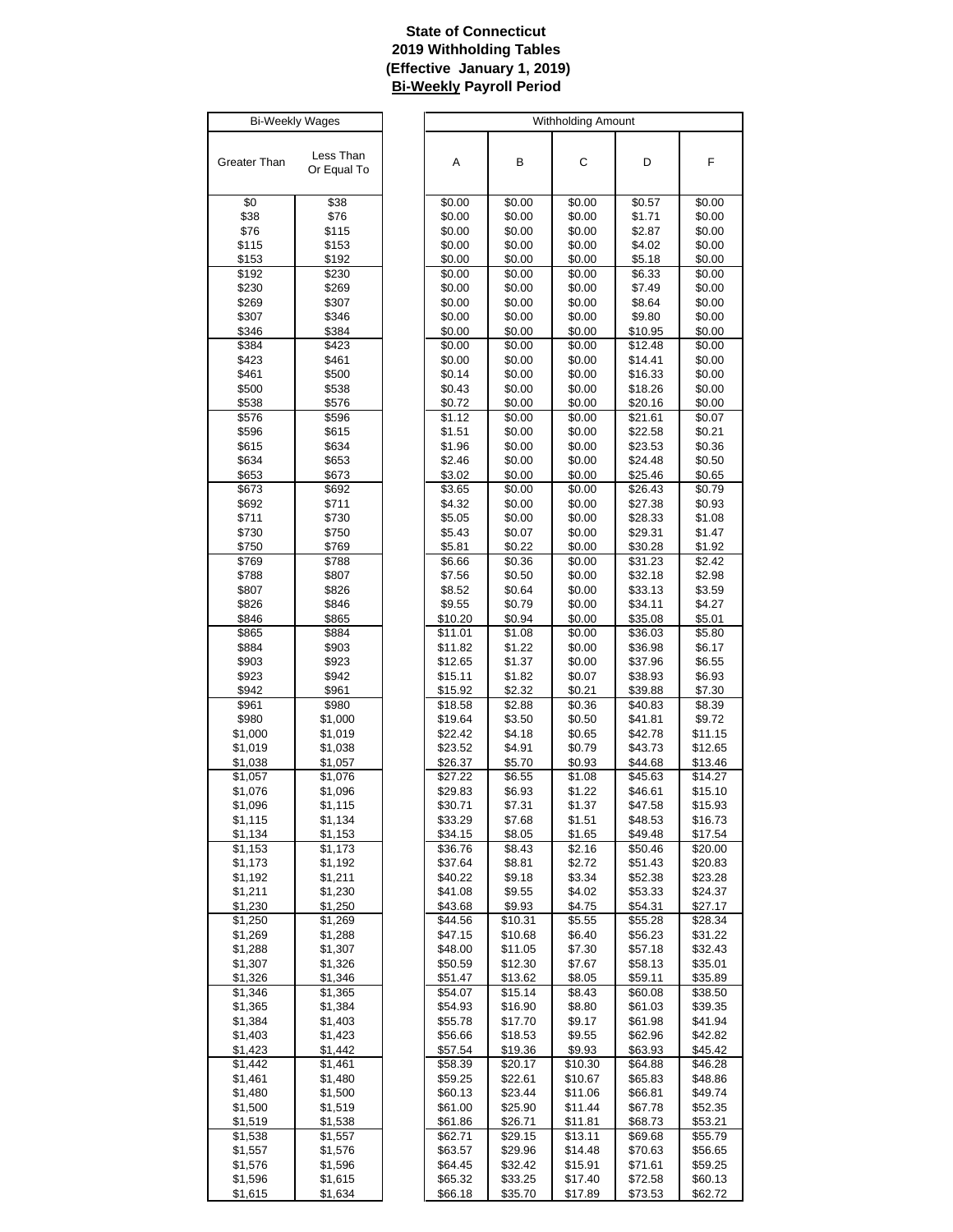# **State of Connecticut 2019 Withholding Tables (Effective January 1, 2019) Bi-Weekly Payroll Period**

| <b>Bi-Weekly Wages</b> |                     |  |  |  |  |
|------------------------|---------------------|--|--|--|--|
|                        |                     |  |  |  |  |
| Greater Than           | Less Than           |  |  |  |  |
|                        | Or Equal To         |  |  |  |  |
| \$1,634                | \$1,653             |  |  |  |  |
| \$1,653                | \$1,673             |  |  |  |  |
| \$1,673                | \$1,692             |  |  |  |  |
| \$1,692                | \$1,711             |  |  |  |  |
| <u>\$1,711</u>         | \$1,730             |  |  |  |  |
| \$1,730                | \$1,750             |  |  |  |  |
| \$1,750                | \$1,769             |  |  |  |  |
| \$1,769<br>\$1,788     | \$1,788<br>\$1,807  |  |  |  |  |
| \$1,807                | \$1,826             |  |  |  |  |
| \$1,826                | \$1,846             |  |  |  |  |
| \$1,846                | \$1,865             |  |  |  |  |
| \$1,865                | \$1,884             |  |  |  |  |
| \$1,884                | \$1,903             |  |  |  |  |
| \$1,903                | \$1,923             |  |  |  |  |
| \$1,923<br>\$1,942     | \$1,942             |  |  |  |  |
| \$1,961                | \$1,961<br>\$1,980  |  |  |  |  |
| \$1,980                | \$2,000             |  |  |  |  |
| \$2,000                | \$2,019             |  |  |  |  |
| \$2,019                | \$2,038             |  |  |  |  |
| \$2,038                | \$2,076             |  |  |  |  |
| \$2,076                | \$2,115             |  |  |  |  |
| \$2,115                | \$2,153             |  |  |  |  |
| \$2,153<br>\$2,192     | \$2,192<br>\$2,230  |  |  |  |  |
| \$2,230                | \$2,269             |  |  |  |  |
| \$2,269                | \$2,307             |  |  |  |  |
| \$2,307                | \$2,346             |  |  |  |  |
| \$2,346                | \$2,384             |  |  |  |  |
| \$2,384                | \$2,423             |  |  |  |  |
| \$2,423                | \$2,461             |  |  |  |  |
| \$2,461<br>\$2,500     | \$2,500<br>\$2,538  |  |  |  |  |
| \$2,538                | \$2,576             |  |  |  |  |
| \$2,576                | \$2,615             |  |  |  |  |
| \$2,615                | \$2,653             |  |  |  |  |
| \$2,653                | \$2,692             |  |  |  |  |
| \$2,692                | \$2,730             |  |  |  |  |
| \$2,730                | \$2,769             |  |  |  |  |
| \$2,769<br>\$2,807     | \$2,807<br>\$2,846  |  |  |  |  |
| \$2.846                | \$2.884             |  |  |  |  |
| \$2,884                | \$2,923             |  |  |  |  |
| \$2,923                | \$2,961             |  |  |  |  |
| \$2,961                | $\overline{$}3,000$ |  |  |  |  |
| \$3,000                | \$3,038             |  |  |  |  |
| \$3,038<br>\$3,076     | \$3,076<br>\$3,115  |  |  |  |  |
| \$3,115                | \$3,153             |  |  |  |  |
| \$3,153                | \$3,192             |  |  |  |  |
| \$3,192                | \$3,230             |  |  |  |  |
| \$3,230                | \$3,269             |  |  |  |  |
| \$3,269                | \$3,307             |  |  |  |  |
| \$3,307                | \$3,346             |  |  |  |  |
| \$3,346<br>\$3,384     | \$3,384<br>\$3,423  |  |  |  |  |
| \$3,423                | \$3,461             |  |  |  |  |
| \$3,461                | \$3,500             |  |  |  |  |
| \$3,500                | \$3,538             |  |  |  |  |
| \$3,538                | \$3,576             |  |  |  |  |
| \$3,576                | \$3,615             |  |  |  |  |
| \$3,615                | \$3,653             |  |  |  |  |
| \$3,653                | \$3,692             |  |  |  |  |
| \$3,692<br>\$3,730     | \$3,730<br>\$3,769  |  |  |  |  |
| \$3,769                | \$3,807             |  |  |  |  |
| \$3,807                | \$3,846             |  |  |  |  |
| \$3,846                | \$3,865             |  |  |  |  |
| \$3,865                | Over                |  |  |  |  |

| <b>Bi-Weekly Wages</b> |             |          |          | Withholding Amount                              |          |          |
|------------------------|-------------|----------|----------|-------------------------------------------------|----------|----------|
|                        |             |          |          |                                                 |          |          |
|                        |             |          |          |                                                 |          |          |
| eater Than             | Less Than   |          |          | C                                               |          | F        |
|                        | Or Equal To | Α        | В        |                                                 | D        |          |
|                        |             |          |          |                                                 |          |          |
|                        |             |          |          |                                                 |          |          |
| \$1,634                | \$1,653     | \$67.03  | \$36.50  | \$18.37                                         | \$74.48  | \$63.57  |
| \$1,653                | \$1,673     | \$67.91  | \$38.97  | \$18.87                                         | \$75.46  | \$66.18  |
|                        |             |          |          |                                                 |          |          |
| \$1,673                | \$1,692     | \$68.79  | \$39.79  | \$19.37                                         | \$76.43  | \$67.06  |
| \$1,692                | \$1,711     | \$69.64  | \$42.73  | \$20.01                                         | \$77.38  | \$69.64  |
| \$1,711                | \$1,730     | \$70.50  | \$44.06  | \$20.81                                         | \$78.33  | \$70.50  |
| \$1,730                | \$1,750     | \$71.38  | \$47.11  | \$21.64                                         | \$79.31  | \$71.38  |
|                        |             |          |          |                                                 |          |          |
| \$1,750                | \$1,769     | \$72.25  | \$48.52  | \$22.47                                         | \$80.28  | \$72.25  |
| \$1,769                | \$1,788     | \$73.11  | \$51.65  | \$23.28                                         | \$81.23  | \$73.11  |
| \$1,788                | \$1,807     | \$73.96  | \$52.50  | \$24.09                                         | \$82.18  | \$73.96  |
| \$1,807                | \$1,826     | \$74.82  | \$55.09  | \$24.89                                         | \$83.13  | \$74.82  |
|                        |             |          |          |                                                 |          |          |
| \$1,826                | \$1,846     | \$75.70  | \$55.97  | \$25.72                                         | \$84.11  | \$75.70  |
| \$1,846                | \$1,865     | \$77.43  | \$58.57  | \$28.19                                         | \$85.08  | \$76.57  |
| \$1,865                | \$1,884     | \$79.15  | \$59.43  | \$28.99                                         | \$86.03  | \$77.43  |
| \$1,884                | \$1,903     | \$80.89  | \$62.02  | \$31.44                                         | \$86.98  | \$78.28  |
|                        |             |          |          |                                                 |          |          |
| \$1,903                | \$1,923     | \$82.68  | \$62.89  | \$32.26                                         | \$87.96  | \$79.16  |
| \$1,923                | \$1,942     | \$84.53  | \$65.50  | \$35.14                                         | \$88.98  | \$80.08  |
| \$1,942                | \$1,961     | \$87.16  | \$66.36  | \$36.37                                         | \$90.79  | \$81.02  |
| \$1,961                | \$1,980     | \$89.08  | \$68.94  | \$39.32                                         | \$91.84  | \$81.96  |
|                        |             |          |          |                                                 |          |          |
| \$1,980                | \$2,000     | \$91.05  | \$69.82  | \$40.63                                         | \$92.91  | \$82.93  |
| \$2,000                | \$2,019     | \$93.04  | \$72.43  | \$43.70                                         | \$93.98  | \$83.89  |
| \$2,019                | \$2,038     | \$95.03  | \$73.28  | \$44.55                                         | \$95.03  | \$84.83  |
| \$2,038                | \$2,076     | \$97.37  | \$76.30  | \$47.57                                         | \$97.37  | \$86.24  |
|                        |             |          |          |                                                 |          |          |
| \$2,076                | \$2,115     | \$99.48  | \$79.76  | \$51.03                                         | \$99.48  | \$88.15  |
| \$2,115                | \$2,153     | \$102.37 | \$83.22  | \$54.49                                         | \$102.37 | \$90.06  |
| \$2,153                | \$2,192     | \$104.49 | \$86.69  | \$57.95                                         | \$104.49 | \$91.96  |
| \$2,192                | \$2,230     | \$106.61 | \$88.42  | \$61.42                                         | \$106.61 | \$94.56  |
|                        |             |          |          |                                                 |          |          |
| \$2,230                | \$2,269     | \$109.49 | \$90.15  | \$64.88                                         | \$109.49 | \$96.47  |
| \$2,269                | \$2,307     | \$111.61 | \$91.88  | \$68.34                                         | \$111.61 | \$98.37  |
| \$2,307                | \$2,346     | \$114.50 | \$93.62  | \$71.81                                         | \$114.50 | \$101.39 |
| \$2,346                | \$2,384     | \$116.61 | \$95.35  | \$75.27                                         | \$116.61 | \$105.59 |
|                        |             |          |          |                                                 |          |          |
| \$2,384                | \$2,423     | \$118.73 | \$97.08  | \$78.73                                         | \$118.73 | \$110.60 |
| \$2,423                | \$2,461     | \$121.62 | \$98.81  | \$82.20                                         | \$121.62 | \$114.98 |
| \$2,461                | \$2,500     | \$123.74 | \$100.55 | \$85.66                                         | \$123.74 | \$119.45 |
| \$2,500                | \$2,538     | \$126.62 | \$102.28 | \$89.12                                         | \$126.62 | \$122.78 |
| \$2,538                | \$2,576     | \$128.71 | \$103.99 | \$92.57                                         | \$128.71 | \$124.87 |
|                        |             |          |          |                                                 |          |          |
| \$2,576                | \$2,615     | \$130.83 | \$105.72 | \$96.03                                         | \$130.83 | \$127.75 |
| \$2,615                | \$2,653     | \$133.72 | \$107.45 | \$99.49                                         | \$133.72 | \$129.87 |
| \$2,653                | \$2,692     | \$135.83 | \$109.19 | \$102.95                                        | \$135.83 | \$131.99 |
| \$2,692                | \$2,730     | \$138.72 | \$110.92 | \$106.42                                        | \$138.72 | \$134.11 |
|                        |             |          |          |                                                 |          |          |
| \$2,730                | \$2,769     | \$140.84 | \$112.65 | \$109.88                                        | \$140.84 | \$136.22 |
| \$2,769                | \$2,807     | \$142.96 | \$114.38 | \$111.61                                        | \$142.96 | \$139.11 |
| \$2,807                | \$2,846     | \$145.84 | \$116.12 | \$113.35                                        | \$145.84 | \$141.23 |
| \$2,846                | \$2,884     | \$147.96 | \$119.16 | \$115.08                                        | \$147.96 | \$143.34 |
| \$2,884                |             | \$150.08 | \$123.57 | \$116.81                                        | \$150.08 | \$145.46 |
|                        | \$2,923     |          |          |                                                 |          |          |
| \$2,923                | \$2,961     | \$152.19 | \$128.05 | \$118.54                                        | \$152.19 | \$147.58 |
| \$2,961                | \$3,000     | \$154.31 | \$132.62 | \$120.28                                        | \$154.31 | \$150.47 |
| \$3,000                | \$3,038     | \$156.43 | \$137.26 | \$122.01                                        | \$156.43 | \$152.58 |
| \$3,038                | \$3,076     | \$158.52 | \$141.77 | \$123.72                                        | \$158.52 | \$154.67 |
|                        |             |          |          |                                                 |          |          |
| \$3,076                | \$3,115     | \$160.64 | \$143.79 | \$125.45                                        | \$160.64 | \$156.79 |
| \$3,115                | \$3,153     | \$162.75 | \$145.91 | \$127.18                                        | \$162.75 | \$158.91 |
| \$3,153                | \$3,192     | \$164.87 | \$148.03 | \$128.92                                        | \$164.87 | \$161.80 |
| \$3,192                | \$3,230     | \$166.99 | \$151.37 | \$130.65                                        | \$166.99 | \$163.91 |
|                        |             | \$169.11 | \$153.49 | \$132.38                                        | \$169.11 | \$166.03 |
| \$3,230                | \$3,269     |          |          |                                                 |          |          |
| \$3,269                | \$3,307     | \$171.22 | \$155.61 | \$134.11                                        | \$171.22 | \$168.15 |
| \$3,307                | \$3,346     | \$173.34 | \$157.73 | \$135.85                                        | \$173.34 | \$170.27 |
| \$3,346                | \$3,384     | \$175.46 | \$161.08 | \$137.58                                        | \$175.46 | \$173.15 |
| \$3,384                | \$3,423     | \$177.58 | \$163.19 | \$139.31                                        | \$177.58 | \$175.27 |
|                        |             |          |          |                                                 |          |          |
| \$3,423                | \$3,461     | \$179.69 | \$165.31 | \$141.04                                        | \$179.69 | \$177.39 |
| \$3,461                | \$3,500     | \$181.81 | \$167.43 | \$142.78                                        | \$181.81 | \$179.50 |
| \$3,500                | \$3,538     | \$183.93 | \$170.78 | \$144.51                                        | \$183.93 | \$181.62 |
| \$3,538                | \$3,576     | \$186.02 | \$172.87 | \$146.22                                        | \$186.02 | \$184.48 |
|                        |             |          |          |                                                 |          |          |
| \$3,576                | \$3,615     | \$188.14 | \$174.98 | \$147.95                                        | \$188.14 | \$186.60 |
| \$3,615                | \$3,653     | \$190.25 | \$177.10 | \$149.68                                        | \$190.25 | \$188.72 |
| \$3,653                | \$3,692     | \$192.37 | \$180.45 | \$151.42                                        | \$192.37 | \$190.83 |
| \$3,692                | \$3,730     | \$194.49 | \$182.57 | \$154.85                                        | \$194.49 | \$192.95 |
|                        |             |          |          |                                                 |          |          |
| \$3,730                | \$3,769     | \$196.61 | \$184.68 | \$160.04                                        | \$196.61 | \$195.84 |
| \$3,769                | \$3,807     | \$198.72 | \$186.80 | \$165.31                                        | \$198.72 | \$197.96 |
| \$3,807                | \$3,846     | \$200.84 | \$190.15 | \$170.66                                        | \$200.84 | \$200.07 |
| \$3,846                | \$3,865     | \$202.48 | \$191.74 | \$175.66                                        | \$202.48 | \$201.71 |
| $\overline{$3,865}$    | Over        |          |          | Refer to TPG-211, Withholding Calculation Rules |          |          |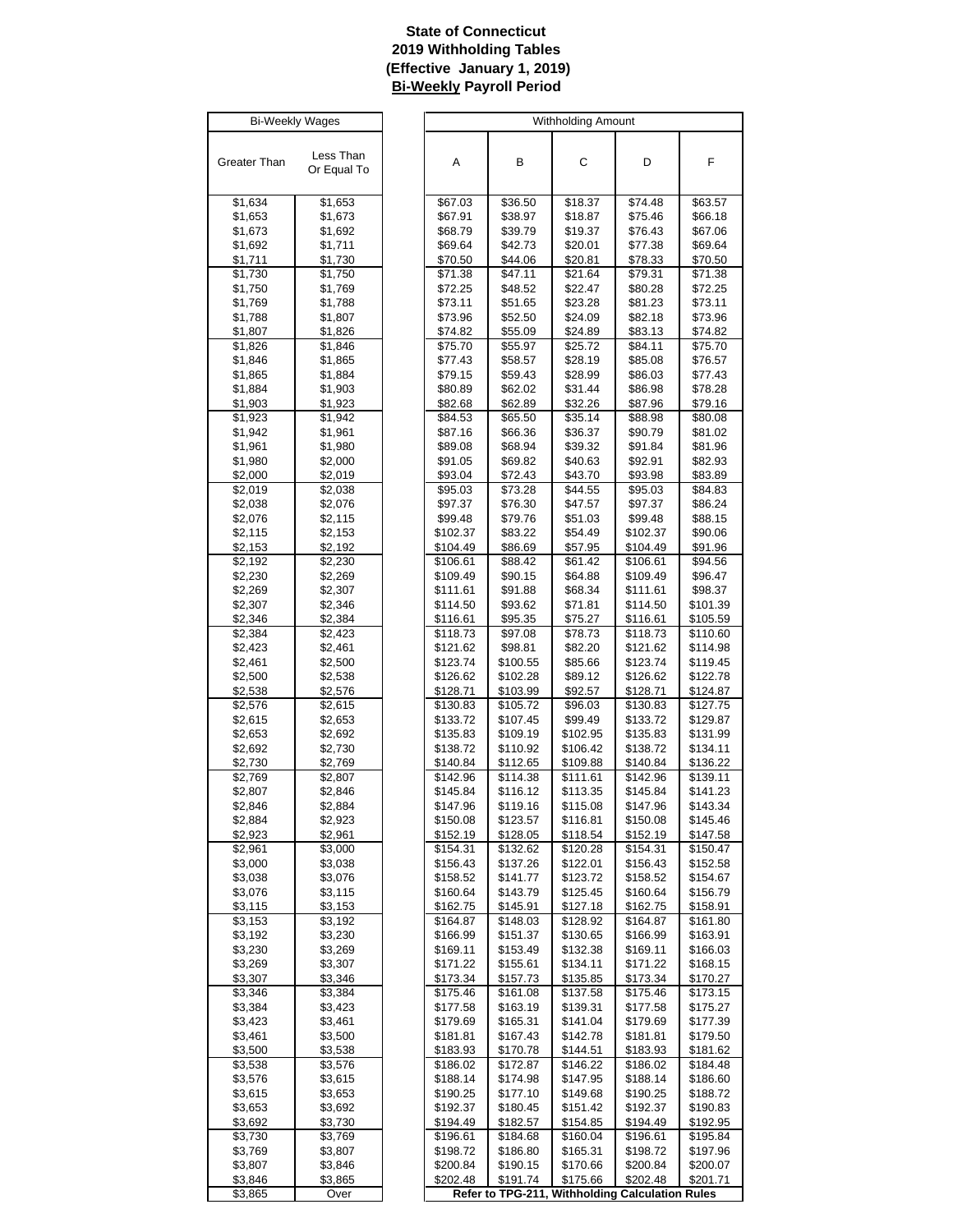# **State of Connecticut 2019 Withholding Tables (Effective January 1, 2019) Semi-Monthly Payroll Period**

| Semi-Monthly Wages |                    |  |  |  |  |
|--------------------|--------------------|--|--|--|--|
|                    |                    |  |  |  |  |
| Greater Than       | Less Than          |  |  |  |  |
|                    | Or Equal To        |  |  |  |  |
| \$0                | \$41               |  |  |  |  |
| \$41               | \$83               |  |  |  |  |
| \$83               | \$125              |  |  |  |  |
| \$125              | \$166              |  |  |  |  |
| \$166              | \$208              |  |  |  |  |
| \$208              | \$250              |  |  |  |  |
| \$250              | \$291              |  |  |  |  |
| \$291              | \$333              |  |  |  |  |
| \$333              | \$375              |  |  |  |  |
| \$375<br>\$416     | \$416<br>\$458     |  |  |  |  |
| \$458              | \$500              |  |  |  |  |
| \$500              | \$541              |  |  |  |  |
| \$541              | \$583              |  |  |  |  |
| \$583              | \$625              |  |  |  |  |
| \$625              | \$645              |  |  |  |  |
| \$645              | \$666              |  |  |  |  |
| \$666              | \$687              |  |  |  |  |
| \$687              | \$708              |  |  |  |  |
| \$708              | \$729              |  |  |  |  |
| \$729              | \$750              |  |  |  |  |
| \$750              | \$770              |  |  |  |  |
| \$770              | \$791              |  |  |  |  |
| \$791<br>\$812     | \$812<br>\$833     |  |  |  |  |
| \$833              | \$854              |  |  |  |  |
| \$854              | \$875              |  |  |  |  |
| \$875              | \$895              |  |  |  |  |
| \$895              | \$916              |  |  |  |  |
| \$916              | \$937              |  |  |  |  |
| \$937              | \$958              |  |  |  |  |
| \$958              | \$979              |  |  |  |  |
| \$979              | \$1,000            |  |  |  |  |
| \$1,000            | \$1,020            |  |  |  |  |
| \$1,020            | \$1,041            |  |  |  |  |
| \$1,041            | \$1,062            |  |  |  |  |
| \$1,062            | \$1,083            |  |  |  |  |
| \$1,083<br>\$1,104 | \$1,104<br>\$1,125 |  |  |  |  |
| \$1,125            | \$1,145            |  |  |  |  |
| \$1,145            | \$1,166            |  |  |  |  |
| \$1,166            | \$1,187            |  |  |  |  |
| \$1,187            | \$1,208            |  |  |  |  |
| \$1,208            | \$1,229            |  |  |  |  |
| \$1.229            | \$1,250            |  |  |  |  |
| \$1,250            | \$1,270            |  |  |  |  |
| \$1,270            | \$1,291            |  |  |  |  |
| \$1,291            | \$1,312            |  |  |  |  |
| \$1,312            | \$1,333            |  |  |  |  |
| \$1,333            | \$1,354            |  |  |  |  |
| \$1,354            | \$1,375            |  |  |  |  |
| \$1,375<br>\$1,395 | \$1,395<br>\$1,416 |  |  |  |  |
| \$1,416            | \$1,437            |  |  |  |  |
| \$1,437            | \$1,458            |  |  |  |  |
| \$1,458            | \$1,479            |  |  |  |  |
| \$1,479            | \$1,500            |  |  |  |  |
| \$1,500            | \$1,520            |  |  |  |  |
| \$1,520            | \$1,541            |  |  |  |  |
| \$1,541            | \$1,562            |  |  |  |  |
| \$1,562            | \$1,583            |  |  |  |  |
| \$1,583            | \$1,604            |  |  |  |  |
| \$1,604            | \$1,625            |  |  |  |  |
| \$1,625            | \$1,645            |  |  |  |  |
| \$1,645            | \$1,666            |  |  |  |  |
| \$1,666            | \$1,687            |  |  |  |  |
| \$1,687            | \$1,708            |  |  |  |  |
| \$1,708<br>\$1,729 | \$1,729<br>\$1,750 |  |  |  |  |
| \$1,750            | \$1,770            |  |  |  |  |
|                    |                    |  |  |  |  |

| Semi-Monthly Wages |             |         |         | <b>Withholding Amount</b> |         |         |
|--------------------|-------------|---------|---------|---------------------------|---------|---------|
|                    |             |         |         |                           |         |         |
|                    |             |         |         |                           |         |         |
| eater Than         | Less Than   | А       | В       | C                         | D       | F       |
|                    | Or Equal To |         |         |                           |         |         |
|                    |             |         |         |                           |         |         |
| \$0                | \$41        | \$0.00  | \$0.00  | \$0.00                    | \$0.62  | \$0.00  |
| \$41               | \$83        | \$0.00  | \$0.00  | \$0.00                    | \$1.86  | \$0.00  |
|                    |             |         |         |                           |         |         |
| \$83               | \$125       | \$0.00  | \$0.00  | \$0.00                    | \$3.12  | \$0.00  |
| \$125              | \$166       | \$0.00  | \$0.00  | \$0.00                    | \$4.37  | \$0.00  |
| \$166              | \$208       | \$0.00  | \$0.00  | \$0.00                    | \$5.61  | \$0.00  |
| \$208              | \$250       | \$0.00  | \$0.00  | \$0.00                    | \$6.87  | \$0.00  |
| \$250              | \$291       | \$0.00  | \$0.00  | \$0.00                    | \$8.12  | \$0.00  |
| \$291              | \$333       | \$0.00  | \$0.00  | \$0.00                    | \$9.36  | \$0.00  |
|                    |             | \$0.00  |         |                           |         |         |
| \$333              | \$375       |         | \$0.00  | \$0.00                    | \$10.62 | \$0.00  |
| \$375              | \$416       | \$0.00  | \$0.00  | \$0.00                    | \$11.87 | \$0.00  |
| \$416              | \$458       | \$0.00  | \$0.00  | \$0.00                    | \$13.52 | \$0.00  |
| \$458              | \$500       | \$0.00  | \$0.00  | \$0.00                    | \$15.62 | \$0.00  |
| \$500              | \$541       | \$0.15  | \$0.00  | \$0.00                    | \$17.69 | \$0.00  |
| \$541              | \$583       | \$0.47  | \$0.00  | \$0.00                    | \$19.77 | \$0.00  |
| \$583              | \$625       | \$0.78  | \$0.00  | \$0.00                    | \$21.87 | \$0.00  |
|                    |             |         |         |                           |         |         |
| \$625              | \$645       | \$1.22  | \$0.00  | \$0.00                    | \$23.42 | \$0.08  |
| \$645              | \$666       | \$1.63  | \$0.00  | \$0.00                    | \$24.44 | \$0.23  |
| \$666              | \$687       | \$2.12  | \$0.00  | \$0.00                    | \$25.49 | \$0.39  |
| \$687              | \$708       | \$2.67  | \$0.00  | \$0.00                    | \$26.54 | \$0.54  |
| \$708              | \$729       | \$3.28  | \$0.00  | \$0.00                    | \$27.59 | \$0.70  |
| \$729              | \$750       | \$3.95  | \$0.00  | \$0.00                    | \$28.64 | \$0.86  |
| \$750              | \$770       | \$4.68  | \$0.00  | \$0.00                    | \$29.67 | \$1.01  |
| \$770              | \$791       | \$5.47  | \$0.00  | \$0.00                    | \$30.69 | \$1.17  |
|                    |             |         |         |                           |         |         |
| \$791              | \$812       | \$5.88  | \$0.07  | \$0.00                    | \$31.74 | \$1.59  |
| \$812              | \$833       | \$6.29  | \$0.23  | \$0.00                    | \$32.79 | \$2.07  |
| \$833              | \$854       | \$7.21  | \$0.39  | \$0.00                    | \$33.84 | \$2.62  |
| \$854              | \$875       | \$8.20  | \$0.55  | \$0.00                    | \$34.89 | \$3.23  |
| \$875              | \$895       | \$9.24  | \$0.70  | \$0.00                    | \$35.92 | \$3.90  |
| \$895              | \$916       | \$10.34 | \$0.85  | \$0.00                    | \$36.94 | \$4.63  |
| \$916              | \$937       | \$11.04 | \$1.01  |                           | \$37.99 |         |
|                    |             |         |         | \$0.00                    |         | \$5.43  |
| \$937              | \$958       | \$11.94 | \$1.17  | \$0.00                    | \$39.04 | \$6.29  |
| \$958              | \$979       | \$12.83 | \$1.33  | \$0.00                    | \$40.09 | \$6.70  |
| \$979              | \$1,000     | \$13.72 | \$1.48  | \$0.00                    | \$41.14 | \$7.11  |
| \$1,000            | \$1,020     | \$16.36 | \$1.97  | \$0.08                    | \$42.17 | \$7.51  |
| \$1,020            | \$1,041     | \$17.23 | \$2.51  | \$0.23                    | \$43.19 | \$7.91  |
| \$1,041            | \$1,062     | \$20.13 | \$3.12  | \$0.39                    | \$44.24 | \$9.09  |
| \$1,062            |             | \$21.28 | \$3.79  | \$0.54                    | \$45.29 | \$10.53 |
|                    | \$1,083     |         |         |                           |         |         |
| \$1,083            | \$1,104     | \$24.28 | \$4.53  | \$0.70                    | \$46.34 | \$12.07 |
| \$1,104            | \$1,125     | \$25.49 | \$5.33  | \$0.86                    | \$47.39 | \$13.72 |
| \$1,125            | \$1,145     | \$28.58 | \$6.18  | \$1.01                    | \$48.42 | \$14.59 |
| \$1,145            | \$1,166     | \$29.50 | \$7.09  | \$1.17                    | \$49.44 | \$15.46 |
| \$1,166            | \$1,187     | \$32.32 | \$7.50  | \$1.32                    | \$50.49 | \$16.36 |
| \$1,187            | \$1,208     | \$33.26 | \$7.91  | \$1.48                    | \$51.54 | \$17.25 |
| \$1,208            | \$1,229     | \$36.08 | \$8.32  | \$1.64                    | \$52.59 | \$18.14 |
| \$1,229            |             | \$37.03 | \$8.73  | \$1.80                    | \$53.64 | \$19.03 |
|                    | \$1,250     |         |         |                           |         |         |
| \$1,250            | \$1,270     | \$39.83 | \$9.13  | \$2.34                    | \$54.67 | \$21.68 |
| \$1,270            | \$1,291     | \$40.75 | \$9.53  | \$2.95                    | \$55.69 | \$22.55 |
| \$1,291            | \$1,312     | \$43.57 | \$9.94  | \$3.62                    | \$56.74 | \$25.21 |
| \$1,312            | \$1,333     | \$44.51 | \$10.35 | \$4.35                    | \$57.79 | \$26.41 |
| \$1,333            | \$1,354     | \$47.33 | \$10.76 | \$5.15                    | \$58.84 | \$29.44 |
| \$1,354            | \$1,375     | \$48.28 | \$11.17 | \$6.01                    | \$59.89 | \$30.70 |
| \$1,375            | \$1,395     | \$51.08 | \$11.57 | \$6.93                    | \$60.92 | \$33.82 |
| \$1,395            | \$1,416     | \$52.00 | \$11.97 | \$7.91                    | \$61.94 | \$35.12 |
|                    |             |         |         |                           |         |         |
| \$1,416            | \$1,437     | \$54.82 | \$13.33 | \$8.32                    | \$62.99 | \$37.94 |
| \$1,437            | \$1,458     | \$55.76 | \$14.76 | \$8.73                    | \$64.04 | \$38.89 |
| \$1,458            | \$1,479     | \$58.58 | \$16.41 | \$9.14                    | \$65.09 | \$41.71 |
| \$1,479            | \$1,500     | \$59.53 | \$18.32 | \$9.55                    | \$66.14 | \$42.65 |
| \$1,500            | \$1,520     | \$60.45 | \$19.20 | \$9.95                    | \$67.17 | \$45.45 |
| \$1,520            | \$1,541     | \$61.37 | \$20.07 | \$10.34                   | \$68.19 | \$46.37 |
| \$1,541            | \$1,562     | \$62.32 | \$20.96 | \$10.75                   | \$69.24 | \$49.19 |
| \$1,562            |             |         |         |                           |         |         |
|                    | \$1,583     | \$63.26 | \$21.85 | \$11.16                   | \$70.29 | \$50.14 |
| \$1,583            | \$1,604     | \$64.21 | \$24.52 | \$11.57                   | \$71.34 | \$52.96 |
| \$1,604            | \$1,625     | \$65.15 | \$25.41 | \$11.98                   | \$72.39 | \$53.90 |
| \$1,625            | \$1,645     | \$66.08 | \$28.05 | \$12.38                   | \$73.42 | \$56.70 |
| \$1,645            | \$1,666     | \$67.00 | \$28.92 | \$12.78                   | \$74.44 | \$57.62 |
| \$1,666            | \$1,687     | \$67.94 | \$31.58 | \$14.21                   | \$75.49 | \$60.44 |
| \$1,687            | \$1,708     | \$68.89 | \$32.48 | \$15.69                   | \$76.54 | \$61.39 |
| \$1,708            | \$1,729     | \$69.83 | \$35.14 | \$17.24                   | \$77.59 | \$64.21 |
| \$1,729            | \$1,750     | \$70.78 | \$36.03 | \$18.86                   | \$78.64 | \$65.15 |
|                    |             |         |         |                           |         |         |
| \$1,750            | \$1,770     | \$71.70 | \$38.68 | \$19.38                   | \$79.67 | \$67.95 |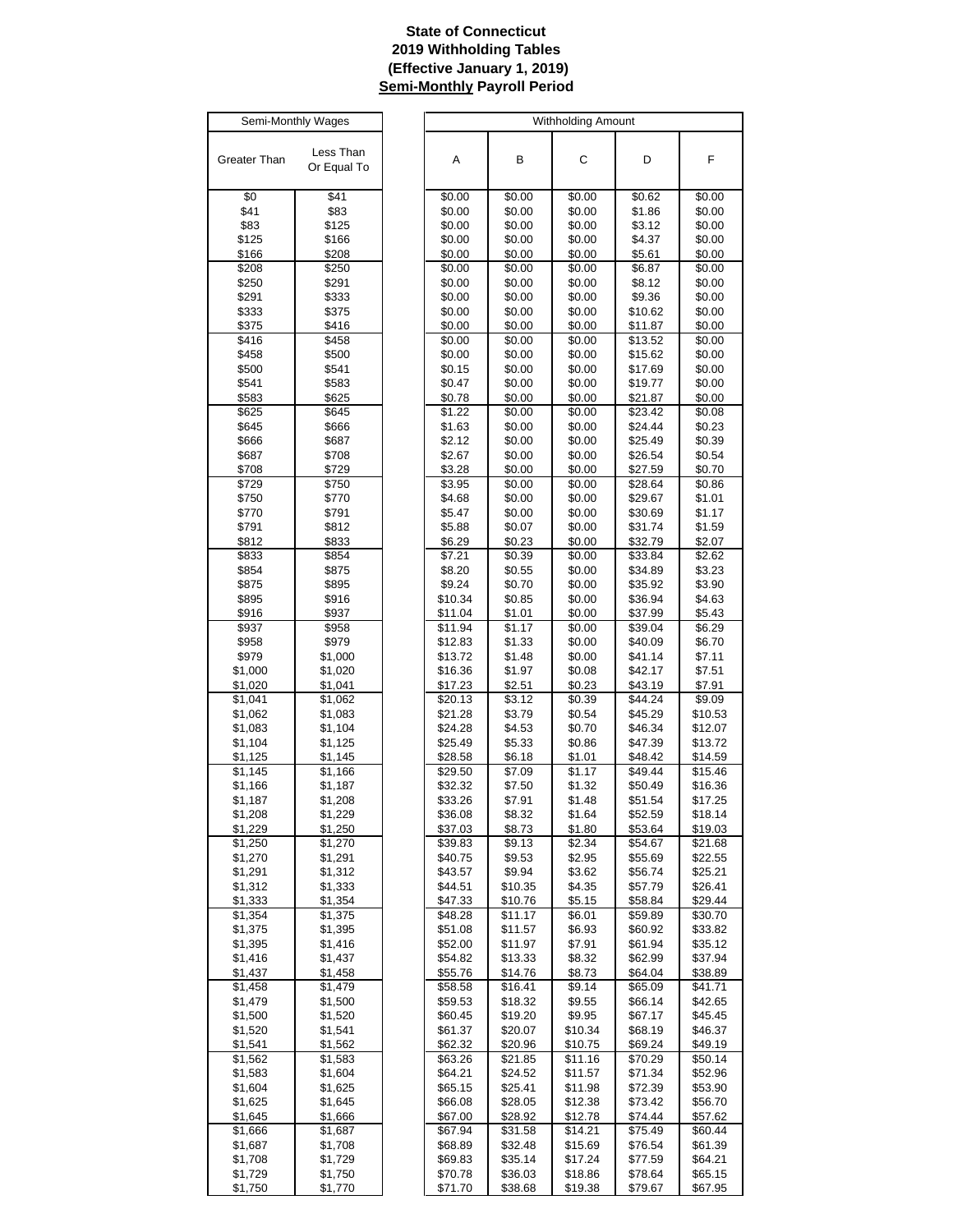# **State of Connecticut 2019 Withholding Tables (Effective January 1, 2019) Semi-Monthly Payroll Period**

| Semi-Monthly Wages |                          |  |  |  |  |
|--------------------|--------------------------|--|--|--|--|
|                    |                          |  |  |  |  |
| Greater Than       | Less Than<br>Or Equal To |  |  |  |  |
|                    |                          |  |  |  |  |
| \$1,770            | \$1,791                  |  |  |  |  |
| \$1,791            | \$1,812                  |  |  |  |  |
| \$1,812            | \$1,833                  |  |  |  |  |
| \$1,833            | \$1,854                  |  |  |  |  |
| \$1,854            | \$1,875                  |  |  |  |  |
| \$1,875<br>\$1,895 | \$1,895<br>\$1,916       |  |  |  |  |
| \$1,916            | \$1,937                  |  |  |  |  |
| \$1,937            | \$1,958                  |  |  |  |  |
| \$1,958            | \$1,979                  |  |  |  |  |
| \$1,979            | \$2,000                  |  |  |  |  |
| \$2,000            | \$2,020                  |  |  |  |  |
| \$2,020            | \$2,041                  |  |  |  |  |
| \$2,041<br>\$2,062 | \$2,062<br>\$2,083       |  |  |  |  |
| \$2,083            | \$2,104                  |  |  |  |  |
| \$2,104            | \$2,125                  |  |  |  |  |
| \$2,125            | \$2,145                  |  |  |  |  |
| \$2,145            | \$2,166                  |  |  |  |  |
| \$2,166            | \$2,187                  |  |  |  |  |
| \$2,187            | \$2,208                  |  |  |  |  |
| \$2,208<br>\$2,250 | \$2,250<br>\$2,291       |  |  |  |  |
| \$2,291            | \$2,333                  |  |  |  |  |
| \$2,333            | \$2,375                  |  |  |  |  |
| \$2,375            | \$2,416                  |  |  |  |  |
| \$2,416            | \$2,458                  |  |  |  |  |
| \$2,458            | \$2,500                  |  |  |  |  |
| \$2,500            | \$2,541                  |  |  |  |  |
| \$2,541            | \$2,583                  |  |  |  |  |
| \$2,583<br>\$2,625 | \$2,625<br>\$2,666       |  |  |  |  |
| \$2,666            | \$2,708                  |  |  |  |  |
| \$2,708            | \$2,750                  |  |  |  |  |
| \$2,750            | \$2,791                  |  |  |  |  |
| \$2,791            | $\overline{$}2,833$      |  |  |  |  |
| \$2,833            | \$2,875                  |  |  |  |  |
| \$2,875            | \$2,916                  |  |  |  |  |
| \$2,916<br>\$2,958 | \$2,958<br>\$3,000       |  |  |  |  |
| \$3,000            | \$3,041                  |  |  |  |  |
| \$3,041            | \$3,083                  |  |  |  |  |
| \$3,083            | \$3,125                  |  |  |  |  |
| \$3,125            | \$3,166                  |  |  |  |  |
| \$3,166            | \$3,208                  |  |  |  |  |
| \$3,208            | \$3,250                  |  |  |  |  |
| \$3,250            | \$3,291                  |  |  |  |  |
| \$3,291<br>\$3,333 | \$3,333<br>\$3,375       |  |  |  |  |
| \$3,375            | \$3,416                  |  |  |  |  |
| \$3,416            | \$3,458                  |  |  |  |  |
| \$3,458            | \$3,500                  |  |  |  |  |
| \$3,500            | \$3,541                  |  |  |  |  |
| \$3,541            | \$3,583                  |  |  |  |  |
| \$3,583            | \$3,625                  |  |  |  |  |
| \$3,625            | \$3,666                  |  |  |  |  |
| \$3,666<br>\$3,708 | \$3,708<br>\$3,750       |  |  |  |  |
| \$3,750            | \$3,791                  |  |  |  |  |
| \$3,791            | \$3,833                  |  |  |  |  |
| \$3,833            | \$3,875                  |  |  |  |  |
| \$3,875            | \$3,916                  |  |  |  |  |
| \$3,916            | \$3,958                  |  |  |  |  |
| \$3,958            | \$4,000                  |  |  |  |  |
| \$4,000            | \$4,041                  |  |  |  |  |
| \$4,041<br>\$4,083 | \$4,083<br>\$4,125       |  |  |  |  |
| \$4,125            | \$4,166                  |  |  |  |  |
| <u>\$4,166</u>     | \$4,187                  |  |  |  |  |
| \$4,187            | Over                     |  |  |  |  |

| Semi-Monthly Wages |                    |                      |                      | <b>Withholding Amount</b> |                                                 |                      |
|--------------------|--------------------|----------------------|----------------------|---------------------------|-------------------------------------------------|----------------------|
|                    |                    |                      |                      |                           |                                                 |                      |
| eater Than         | Less Than          | Α                    | В                    | C                         | D                                               | F                    |
|                    | Or Equal To        |                      |                      |                           |                                                 |                      |
| \$1,770            | \$1,791            | \$72.62              | \$39.55              | \$19.90                   | \$80.69                                         | \$68.87              |
| \$1,791            | \$1,812            | \$73.57              | \$42.21              | \$20.44                   | \$81.74                                         | \$71.69              |
| \$1,812            | \$1,833            | \$74.51              | \$43.10              | \$20.97                   | \$82.79                                         | \$72.64              |
| \$1,833            | \$1,854            | \$75.46              | \$46.30              | \$21.68                   | \$83.84                                         | \$75.46              |
| \$1,854            | \$1,875            | \$76.40              | \$47.76              | \$22.57                   | \$84.89                                         | \$76.40              |
| \$1,875            | \$1,895            | \$77.33              | \$51.04              | \$23.45                   | \$85.92                                         | \$77.33              |
| \$1,895            | \$1,916            | \$78.25              | \$52.53              | \$24.32                   | \$86.94                                         | \$78.25              |
| \$1,916<br>\$1,937 | \$1,937<br>\$1,958 | \$79.19<br>\$80.14   | \$55.94<br>\$56.89   | \$25.21<br>\$26.10        | \$87.99<br>\$89.04                              | \$79.19<br>\$80.14   |
| \$1,958            | \$1,979            | \$81.08              | \$59.71              | \$26.99                   | \$90.09                                         | \$81.08              |
| \$1,979            | \$2,000            | \$82.03              | \$60.65              | \$27.89                   | \$91.14                                         | \$82.03              |
| \$2,000            | \$2,020            | \$83.87              | \$63.45              | \$30.53                   | \$92.17                                         | \$82.95              |
| \$2,020            | \$2,041            | \$85.74              | \$64.37              | \$31.40                   | \$93.19                                         | \$83.87              |
| \$2,041            | \$2,062            | \$87.64              | \$67.19              | \$34.06                   | \$94.24                                         | \$84.82              |
| \$2,062            | \$2,083            | \$89.57              | \$68.14              | \$34.96                   | \$95.29                                         | \$85.76              |
| \$2,083<br>\$2,104 | \$2,104<br>\$2,125 | \$91.57<br>\$94.45   | \$70.96<br>\$71.90   | \$38.06<br>\$39.42        | \$96.39<br>\$98.38                              | \$86.75<br>\$87.79   |
| \$2,125            | \$2,145            | \$96.52              | \$74.70              | \$42.61                   | \$99.51                                         | \$88.81              |
| \$2,145            | \$2,166            | \$98.62              | \$75.62              | \$44.00                   | \$100.64                                        | \$89.82              |
| \$2,166            | \$2,187            | \$100.77             | \$78.44              | \$47.32                   | \$101.79                                        | \$90.86              |
| \$2,187            | \$2,208            | \$102.95             | \$79.39              | \$48.26                   | \$102.95                                        | \$91.90              |
| \$2,208            | \$2,250            | \$105.51             | \$82.68              | \$51.56                   | \$105.51                                        | \$93.46              |
| \$2,250            | \$2,291<br>\$2,333 | \$107.79<br>\$110.91 | \$86.42<br>\$90.17   | \$55.30<br>\$59.04        | \$107.79<br>\$110.91                            | \$95.51<br>\$97.57   |
| \$2,291<br>\$2,333 | \$2,375            | \$113.22             | \$93.93              | \$62.81                   | \$113.22                                        | \$99.65              |
| \$2,375            | \$2,416            | \$115.50             | \$95.80              | \$66.55                   | \$115.50                                        | \$102.45             |
| \$2,416            | \$2,458            | \$118.62             | \$97.67              | \$70.29                   | \$118.62                                        | \$104.51             |
| \$2,458            | \$2,500            | \$120.93             | \$99.56              | \$74.06                   | \$120.93                                        | \$106.59             |
| \$2,500            | \$2,541            | \$124.04             | \$101.42             | \$77.80                   | \$124.04                                        | \$109.85             |
| \$2,541            | \$2,583            | \$126.33             | \$103.29             | \$81.54                   | \$126.33                                        | \$114.38             |
| \$2,583<br>\$2,625 | \$2,625<br>\$2,666 | \$128.64<br>\$131.75 | \$105.18<br>\$107.05 | \$85.31<br>\$89.05        | \$128.64<br>\$131.75                            | \$119.83<br>\$124.57 |
| \$2,666            | \$2,708            | \$134.04             | \$108.92             | \$92.79                   | \$134.04                                        | \$129.39             |
| \$2,708            | \$2,750            | \$137.18             | \$110.81             | \$96.56                   | \$137.18                                        | \$133.01             |
| \$2,750            | \$2,791            | \$139.46             | \$112.67             | \$100.30                  | \$139.46                                        | \$135.29             |
| \$2,791            | \$2,833            | \$141.74             | \$114.54             | \$104.04                  | \$141.74                                        | \$138.41             |
| \$2,833            | \$2,875            | \$144.89             | \$116.43             | \$107.81                  | \$144.89                                        | \$140.72             |
| \$2,875            | \$2,916            | \$147.17             | \$118.30             | \$111.55                  | \$147.17<br>\$150.29                            | \$143.00             |
| \$2,916<br>\$2,958 | \$2,958<br>\$3,000 | \$150.29<br>\$152.60 | \$120.17<br>\$122.06 | \$115.29<br>\$119.06      | \$152.60                                        | \$145.29<br>\$147.60 |
| \$3,000            | \$3,041            | \$154.88             | \$123.92             | \$120.92                  | \$154.88                                        | \$150.71             |
| \$3,041            | \$3,083            | \$157.99             | \$125.79             | \$122.79                  | \$157.99                                        | \$152.99             |
| \$3,083            | \$3,125            | \$160.30             | \$129.10             | \$124.68                  | \$160.30                                        | \$155.30             |
| \$3,125            | \$3,166            | \$162.59             | \$133.87             | \$126.55                  | \$162.59                                        | \$157.59             |
| \$3,166            | \$3,208            | \$164.87             | \$138.72             | \$128.42                  | \$164.87                                        | \$159.87             |
| \$3,208<br>\$3,250 | \$3,250<br>\$3,291 | \$167.18<br>\$169.46 | \$143.67<br>\$148.69 | \$130.31<br>\$132.17      | \$167.18<br>\$169.46                            | \$163.01<br>\$165.29 |
| \$3,291            | \$3,333            | \$171.74             | \$153.60             | \$134.04                  | \$171.74                                        | \$167.58             |
| \$3,333            | \$3,375            | \$174.05             | \$155.80             | \$135.93                  | \$174.05                                        | \$169.89             |
| \$3,375            | \$3,416            | \$176.34             | \$158.09             | \$137.80                  | \$176.34                                        | \$172.17             |
| \$3,416            | \$3,458            | \$178.62             | \$160.37             | \$139.67                  | \$178.62                                        | \$175.29             |
| \$3,458            | \$3,500            | \$180.93             | \$164.01             | \$141.56                  | \$180.93                                        | \$177.60             |
| \$3,500<br>\$3,541 | \$3,541<br>\$3,583 | \$183.21<br>\$185.49 | \$166.29<br>\$168.58 | \$143.42<br>\$145.29      | \$183.21<br>\$185.49                            | \$179.88<br>\$182.16 |
| \$3,583            | \$3,625            | \$187.80             | \$170.89             | \$147.18                  | \$187.80                                        | \$184.47             |
| \$3,625            | \$3,666            | \$190.09             | \$174.50             | \$149.05                  | \$190.09                                        | \$187.59             |
| \$3,666            | \$3,708            | \$192.37             | \$176.79             | \$150.92                  | \$192.37                                        | \$189.87             |
| \$3,708            | \$3,750            | \$194.68             | \$179.10             | \$152.81                  | \$194.68                                        | \$192.18             |
| \$3,750            | \$3,791            | \$196.96             | \$181.38             | \$154.67                  | \$196.96                                        | \$194.46             |
| \$3,791            | \$3,833            | \$199.24             | \$184.99             | \$156.54                  | \$199.24                                        | \$196.74             |
| \$3,833<br>\$3,875 | \$3,875<br>\$3,916 | \$201.55<br>\$203.84 | \$187.30<br>\$189.59 | \$158.43<br>\$160.30      | \$201.55<br>\$203.84                            | \$199.89<br>\$202.17 |
| \$3,916            | \$3,958            | \$206.12             | \$191.87             | \$162.17                  | \$206.12                                        | \$204.45             |
| \$3,958            | \$4,000            | \$208.43             | \$195.51             | \$164.06                  | \$208.43                                        | \$206.76             |
| \$4,000            | \$4,041            | \$210.71             | \$197.79             | \$167.77                  | \$210.71                                        | \$209.04             |
| \$4,041            | \$4,083            | \$212.99             | \$200.08             | \$173.38                  | \$212.99                                        | \$212.16             |
| \$4,083            | \$4,125            | \$215.30             | \$202.39             | \$179.11                  | \$215.30                                        | \$214.47             |
| \$4,125<br>\$4,166 | \$4,166<br>\$4,187 | \$217.59<br>\$219.34 | \$206.00<br>\$207.71 | \$184.89<br>\$190.29      | \$217.59<br>\$219.34                            | \$216.75<br>\$218.51 |
| \$4,187            | Over               |                      |                      |                           | Refer to TPG-211, Withholding Calculation Rules |                      |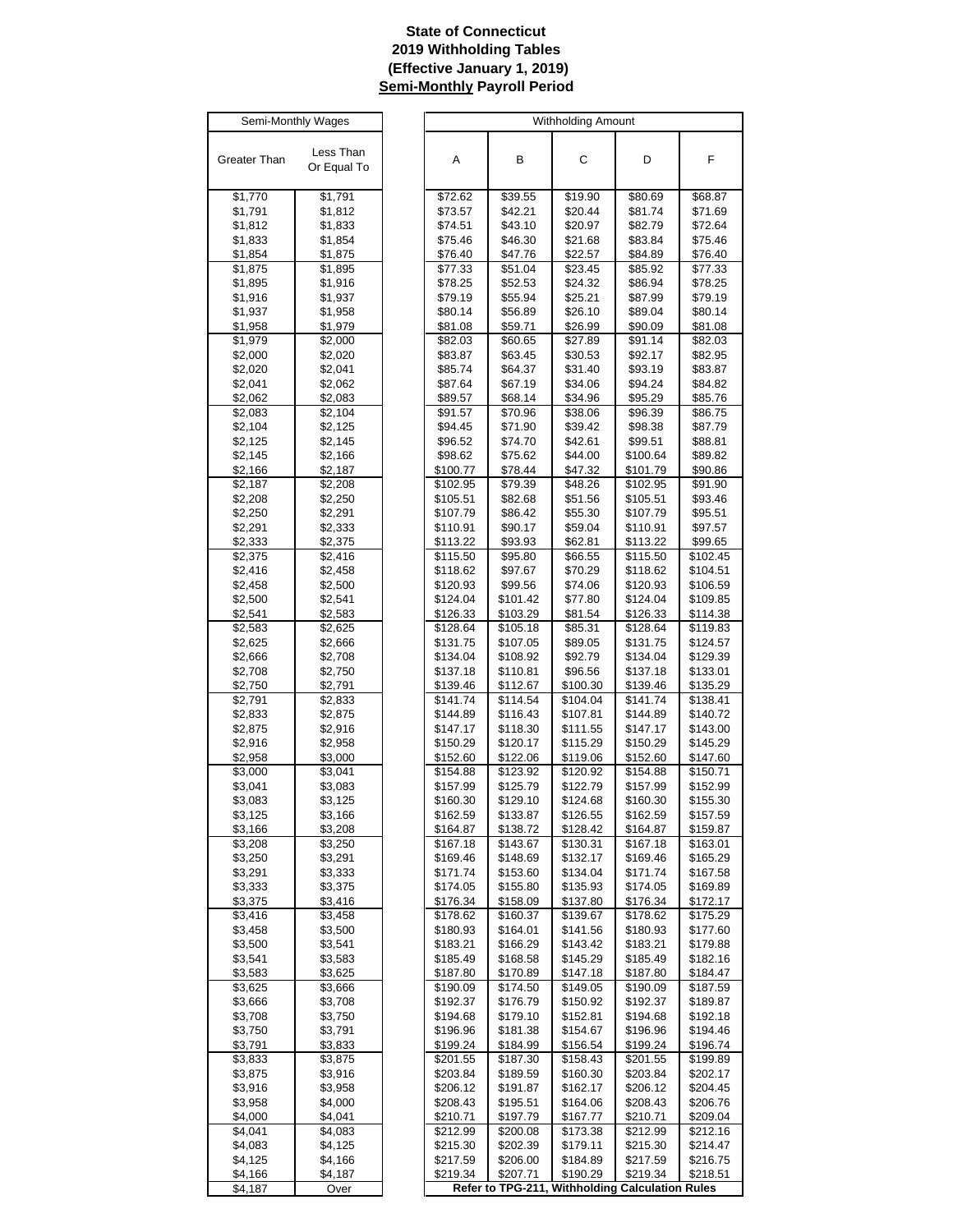# **State of Connecticut 2019 Withholding Tables (Effective January 1, 2019) Monthly Payroll Period**

| Monthly Wages      |                          |  |  |
|--------------------|--------------------------|--|--|
| Greater Than       | Less Than<br>Or Equal To |  |  |
| \$0                | \$83                     |  |  |
| \$83               | \$166                    |  |  |
| \$166              | \$250                    |  |  |
| \$250              | \$333                    |  |  |
| \$333              | \$416                    |  |  |
| \$416              | \$500                    |  |  |
| \$500              | \$583                    |  |  |
| \$583              | \$666                    |  |  |
| \$666              | \$750                    |  |  |
| \$750              | \$833                    |  |  |
| \$833<br>\$916     | \$916<br>\$1,000         |  |  |
| \$1,000            | \$1,083                  |  |  |
| \$1,083            | \$1,166                  |  |  |
| \$1,166            | \$1,250                  |  |  |
| \$1,250            | \$1,291                  |  |  |
| \$1,291            | \$1,333                  |  |  |
| \$1,333            | \$1,375                  |  |  |
| \$1,375            | \$1,416                  |  |  |
| <u>\$1,416</u>     | <u>\$1,458</u>           |  |  |
| \$1,458            | \$1,500                  |  |  |
| \$1,500            | \$1,541                  |  |  |
| \$1,541            | \$1,583                  |  |  |
| \$1,583            | \$1,625                  |  |  |
| \$1,625            | \$1,666                  |  |  |
| \$1,666            | \$1,708                  |  |  |
| \$1,708            | \$1,750                  |  |  |
| \$1,750            | \$1,791                  |  |  |
| \$1,791            | \$1,833                  |  |  |
| \$1,833            | \$1,875                  |  |  |
| \$1,875            | \$1,916                  |  |  |
| \$1,916            | \$1,958                  |  |  |
| \$1,958            | \$2,000                  |  |  |
| \$2,000            | \$2,041                  |  |  |
| \$2,041            | \$2,083                  |  |  |
| \$2,083            | \$2,125                  |  |  |
| \$2,125            | \$2,166                  |  |  |
| \$2,166            | \$2,208                  |  |  |
| \$2,208            | \$2,250                  |  |  |
| \$2,250<br>\$2,291 | \$2,291<br>\$2,333       |  |  |
| \$2,333            | \$2,375                  |  |  |
| \$2,375            | \$2,416                  |  |  |
| \$2.416            | \$2,458                  |  |  |
| \$2,458            | \$2,500                  |  |  |
| \$2,500            | \$2,541                  |  |  |
| \$2,541            | \$2,583                  |  |  |
| \$2,583            | \$2,625                  |  |  |
| \$2,625            | \$2,666                  |  |  |
| \$2,666            | \$2,708                  |  |  |
| \$2,708            | \$2,750                  |  |  |
| \$2,750            | \$2,791                  |  |  |
| \$2,791            | \$2,833                  |  |  |
| \$2,833            | \$2,875                  |  |  |
| \$2,875            | \$2,916                  |  |  |
| \$2,916            | \$2,958                  |  |  |
| \$2,958            | \$3,000                  |  |  |
| \$3,000            | \$3,041                  |  |  |
| \$3,041            | \$3,083                  |  |  |
| \$3,083            | \$3,125                  |  |  |
| \$3,125            | \$3,166                  |  |  |
| \$3,166            | \$3,208                  |  |  |
| \$3,208            | \$3,250                  |  |  |
| \$3,250            | \$3,291                  |  |  |
| \$3,291            | \$3,333                  |  |  |
| \$3,333            | \$3,375                  |  |  |
| \$3,375            | \$3,416                  |  |  |
| \$3,416            | \$3,458                  |  |  |
| \$3,458            | \$3,500                  |  |  |
| \$3,500            | \$3,541                  |  |  |

| <b>Monthly Wages</b> |                     |                      |                    | Withholding Amount |                      |                      |
|----------------------|---------------------|----------------------|--------------------|--------------------|----------------------|----------------------|
|                      | Less Than           |                      |                    |                    |                      |                      |
| eater Than           | Or Equal To         | Α                    | в                  | С                  | D                    | F                    |
| \$0                  | \$83                | \$0.00               | \$0.00             | \$0.00             | \$1.25               | \$0.00               |
| \$83                 | \$166               | \$0.00               | \$0.00             | \$0.00             | \$3.74               | \$0.00               |
| \$166                | \$250               | \$0.00               | \$0.00             | \$0.00             | \$6.24               | \$0.00               |
| \$250                | \$333               | \$0.00               | \$0.00             | \$0.00             | \$8.75               | \$0.00               |
| \$333<br>\$416       | \$416<br>\$500      | \$0.00<br>\$0.00     | \$0.00<br>\$0.00   | \$0.00<br>\$0.00   | \$11.24<br>\$13.74   | \$0.00<br>\$0.00     |
| \$500                | \$583               | \$0.00               | \$0.00             | \$0.00             | \$16.25              | \$0.00               |
| \$583                | \$666               | \$0.00               | \$0.00             | \$0.00             | \$18.74              | \$0.00               |
| \$666                | \$750               | \$0.00               | \$0.00             | \$0.00             | \$21.24              | \$0.00               |
| \$750                | \$833               | \$0.00               | \$0.00             | \$0.00             | \$23.75              | \$0.00               |
| \$833                | \$916               | \$0.00               | \$0.00             | \$0.00             | \$27.06              | \$0.00               |
| \$916                | \$1,000             | \$0.00               | \$0.00             | \$0.00             | \$31.23              | \$0.00               |
| \$1,000              | \$1,083             | \$0.31               | \$0.00             | \$0.00             | \$35.41              | \$0.00               |
| \$1,083<br>\$1,166   | \$1,166<br>\$1,250  | \$0.93<br>\$1.56     | \$0.00<br>\$0.00   | \$0.00<br>\$0.00   | \$39.56<br>\$43.73   | \$0.00<br>\$0.00     |
| \$1,250              | \$1,291             | \$2.43               | \$0.00             | \$0.00             | \$46.86              | \$0.15               |
| \$1,291              | \$1,333             | \$3.28               | \$0.00             | \$0.00             | \$48.93              | \$0.47               |
| \$1,333              | \$1,375             | \$4.25               | \$0.00             | \$0.00             | \$51.03              | \$0.78               |
| \$1,375              | \$1,416             | \$5.34               | \$0.00             | \$0.00             | \$53.11              | \$1.09               |
| \$1,416              | \$1,458             | \$6.56               | \$0.00             | \$0.00             | \$55.18              | \$1.40               |
| \$1,458              | \$1,500             | \$7.90               | \$0.00             | \$0.00             | \$57.28              | \$1.72               |
| \$1,500              | \$1,541             | \$9.37               | \$0.00             | \$0.00             | \$59.36              | \$2.03               |
| \$1,541              | \$1,583             | \$10.96              | \$0.00             | \$0.00             | \$61.43              | \$2.34               |
| \$1,583<br>\$1,625   | \$1,625<br>\$1,666  | \$11.78<br>\$12.59   | \$0.16<br>\$0.47   | \$0.00<br>\$0.00   | \$63.53<br>\$65.61   | \$3.19<br>\$4.15     |
| \$1,666              | $\overline{$1,708}$ | \$14.43              | \$0.78             | \$0.00             | \$67.68              | \$5.24               |
| \$1,708              | \$1,750             | \$16.40              | \$1.09             | \$0.00             | \$69.78              | \$6.47               |
| \$1,750              | \$1,791             | \$18.49              | \$1.40             | \$0.00             | \$71.86              | \$7.81               |
| \$1,791              | \$1,833             | \$20.71              | \$1.72             | \$0.00             | \$73.93              | \$9.27               |
| \$1,833              | \$1,875             | \$22.13              | \$2.03             | \$0.00             | \$76.03              | \$10.87              |
| \$1,875              | \$1,916             | \$23.89              | \$2.34             | \$0.00             | \$78.11              | \$12.59              |
| \$1,916              | \$1,958             | \$25.66              | \$2.65             | \$0.00             | \$80.18              | \$13.40              |
| \$1,958<br>\$2,000   | \$2,000<br>\$2,041  | \$27.44<br>\$32.75   | \$2.97<br>\$3.93   | \$0.00<br>\$0.15   | \$82.28<br>\$84.36   | \$14.22<br>\$15.02   |
| \$2,041              | \$2,083             | \$34.51              | \$5.03             | \$0.47             | \$86.43              | \$15.83              |
| \$2,083              | \$2,125             | \$40.31              | \$6.25             | \$0.78             | \$88.53              | \$18.22              |
| \$2,125              | \$2,166             | \$42.58              | \$7.59             | \$1.09             | \$90.61              | \$21.08              |
| \$2,166              | \$2,208             | \$48.56              | \$9.06             | \$1.40             | \$92.68              | \$24.15              |
| \$2,208              | \$2,250             | \$50.98              | \$10.65            | \$1.72             | \$94.78              | \$27.44              |
| \$2,250              | \$2,291             | \$57.17              | \$12.37            | \$2.03             | \$96.86              | \$29.20              |
| \$2,291<br>\$2,333   | \$2,333<br>\$2,375  | \$59.04<br>\$64.68   | \$14.21<br>\$15.03 | \$2.34<br>\$2.66   | \$98.93<br>\$101.03  | \$30.97<br>\$32.75   |
| \$2,375              | \$2,416             | \$66.55              | \$15.84            | \$2.97             | \$103.11             | \$34.52              |
| \$2,416              | \$2,458             | \$72.17              | \$16.65            | \$3.28             | \$105.18             | \$36.28              |
| \$2,458              | \$2,500             | \$74.06              | \$17.47            | \$3.59             | \$107.28             | \$38.07              |
| \$2,500              | \$2,541             | \$79.67              | \$18.27            | \$4.68             | \$109.36             | \$43.37              |
| \$2,541              | \$2,583             | \$81.54              | \$19.08            | \$5.90             | \$111.43             | \$45.14              |
| \$2,583              | \$2,625             | \$87.18              | \$19.90            | \$7.25             | \$113.53             | \$50.46              |
| \$2,625              | \$2,666             | \$89.05<br>\$94.67   | \$20.71            | \$8.71<br>\$10.31  | \$115.61             | \$52.84              |
| \$2,666<br>\$2,708   | \$2,708<br>\$2,750  | \$96.56              | \$21.52<br>\$22.34 | \$12.03            | \$117.68<br>\$119.78 | \$58.88<br>\$61.41   |
| \$2,750              | \$2,791             | \$102.17             | \$23.15            | \$13.87            | \$121.86             | \$67.66              |
| \$2,791              | \$2,833             | \$104.04             | \$23.96            | \$15.83            | \$123.93             | \$70.29              |
| \$2,833              | \$2,875             | \$109.68             | \$26.68            | \$16.65            | \$126.03             | \$75.93              |
| \$2,875              | \$2,916             | \$111.55             | \$29.52            | \$17.46            | \$128.11             | \$77.80              |
| \$2,916              | \$2,958             | \$117.17             | \$32.81            | \$18.27            | \$130.18             | \$83.42              |
| \$2,958              | \$3,000             | \$119.06             | \$36.65            | \$19.09            | \$132.28             | \$85.31              |
| \$3,000              | \$3,041             | \$120.92<br>\$122.79 | \$38.41<br>\$40.18 | \$19.90<br>\$20.71 | \$134.36<br>\$136.43 | \$90.92<br>\$92.79   |
| \$3,041<br>\$3,083   | \$3,083<br>\$3,125  | \$124.68             | \$41.96            | \$21.53            | \$138.53             | \$98.43              |
| \$3,125              | \$3,166             | \$126.55             | \$43.73            | \$22.34            | \$140.61             | \$100.30             |
| \$3,166              | \$3,208             | \$128.42             | \$49.03            | \$23.15            | \$142.68             | \$105.92             |
| \$3,208              | \$3,250             | \$130.31             | \$50.82            | \$23.97            | \$144.78             | \$107.81             |
| \$3,250              | \$3,291             | \$132.17             | \$56.12            | \$24.77            | \$146.86             | \$113.42             |
| \$3,291              | \$3,333             | \$134.04             | \$57.89            | \$25.58            | \$148.93             | \$115.29             |
| \$3,333              | \$3,375             | \$135.93             | \$63.21            | \$28.43            | \$151.03             | \$120.93             |
| \$3,375<br>\$3,416   | \$3,416<br>\$3,458  | \$137.80<br>\$139.67 | \$64.98<br>\$70.28 | \$31.40<br>\$34.49 | \$153.11<br>\$155.18 | \$122.80<br>\$128.42 |
| \$3,458              | \$3,500             | \$141.56             | \$72.07            | \$37.71            | \$157.28             | \$130.31             |
| \$3,500              | \$3,541             | \$143.42             | \$77.37            | \$38.77            | \$159.36             | \$135.92             |